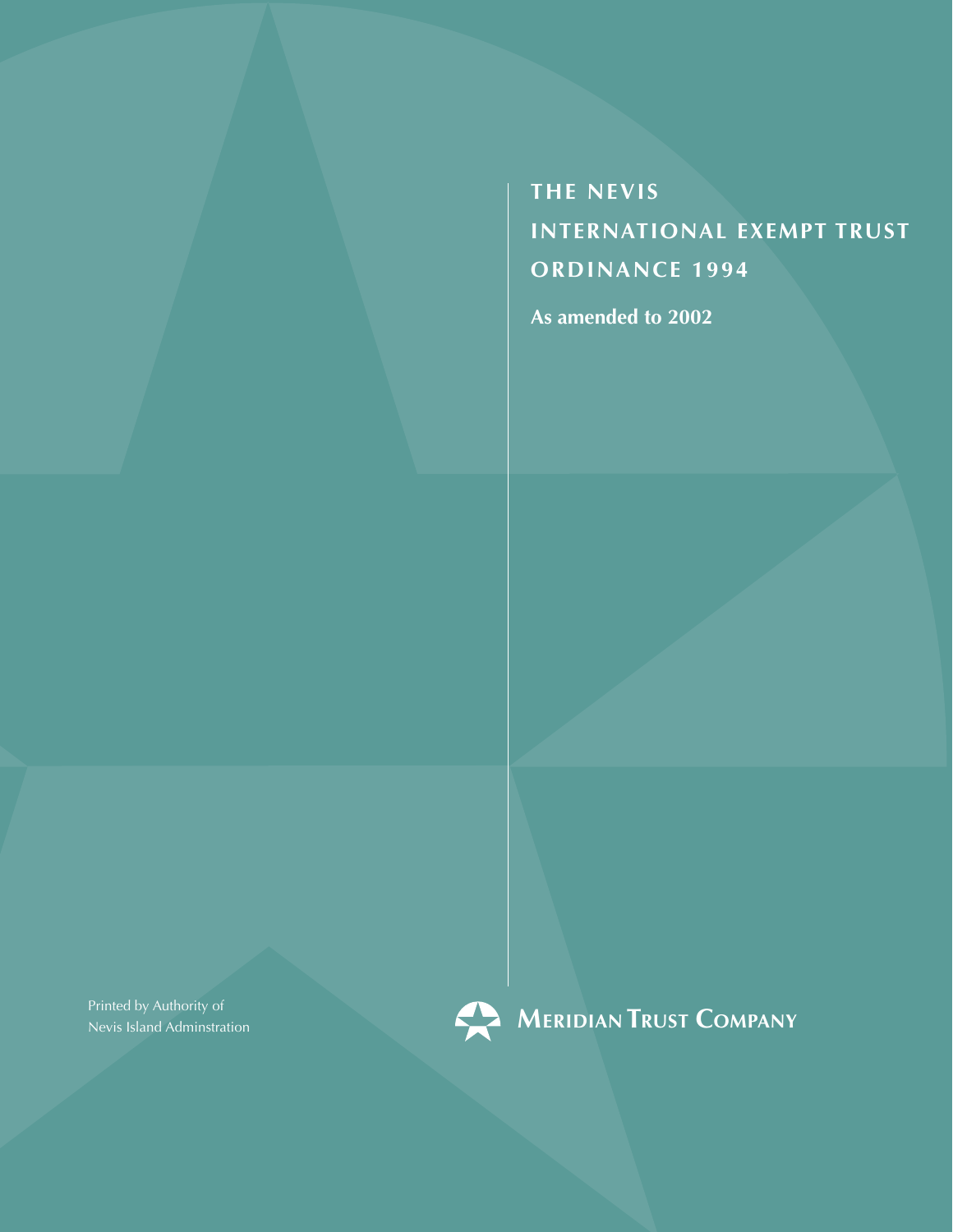**the Nevis International Exempt Trust ORDINANCE 1994** 

**As amended to 2002**



# **MERIDIAN TRUST COMPANY**

Additional copies of this legislation as well as other Nevis Offshore Ordinances are available on request.

Hunkins Waterfront Plaza Tel +1-869-469-1333 PO Box 556 Charlestown Nevis, West Indies

Fax +1-869-469-0968 info@meridiantrustnevis.com www.meridiannev.com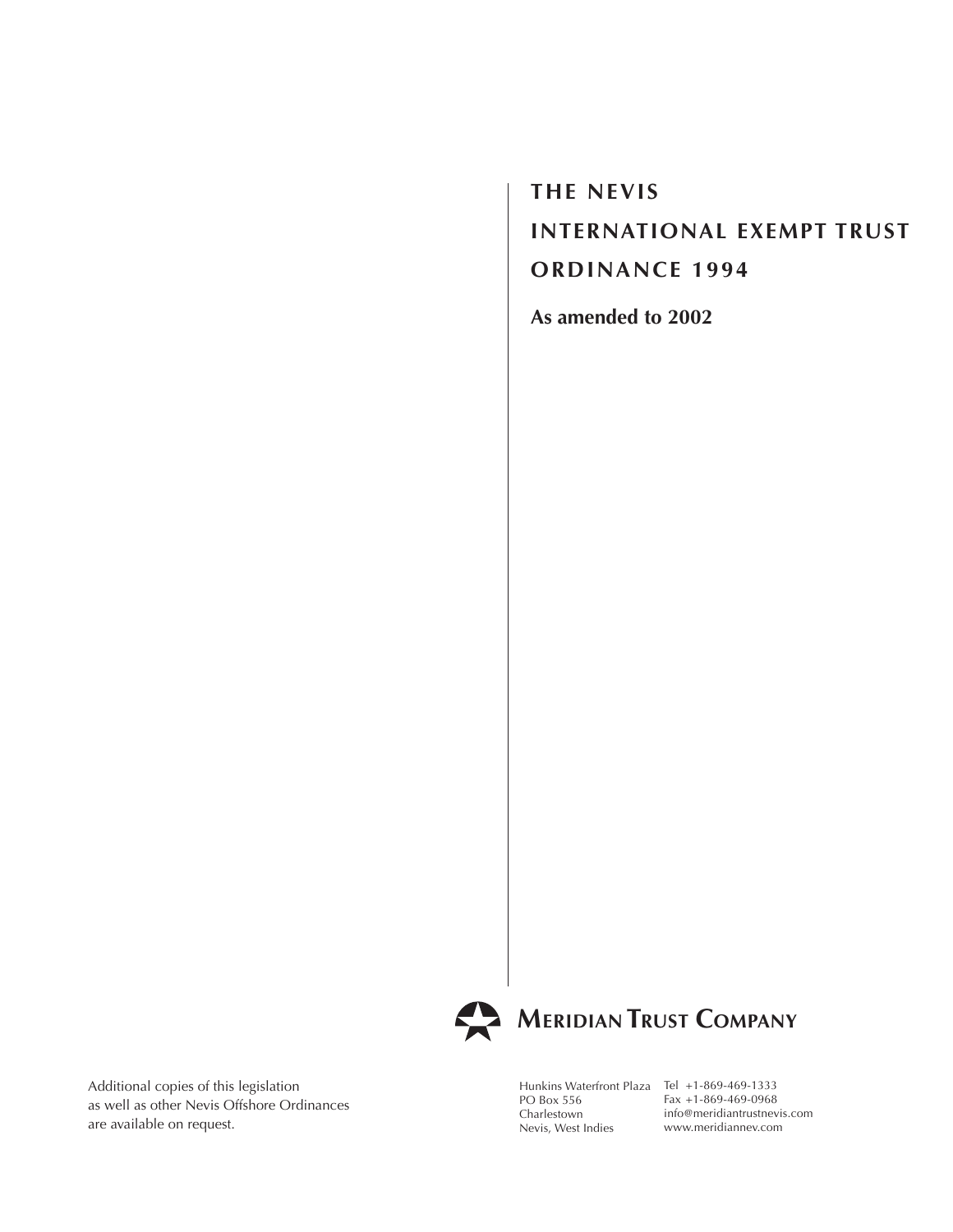# The International Exempt Trust Ordinance, 1994

# **TABLE OF CONTENTS**

# **THE NEVIS INTERNATIONAL EXEMPT TRUST ORDINANCE, 1994**

# PART I

# PRELIMINARY

# **Section**

- 1. Short Title
- 2. Interpretation
- 3. Validity of International Trust
- 4. Proper law of international trusts
- 5. Maximum duration of international trusts and of accumulation of income

# PART 2

## SPENDTHRIFT, CHARITABLE AND NON-CHARITABLE INTERNATIONAL TRUSTS

- 6. Spendthrift Trusts
- 7. Charitable Trusts
- 8. Trusts for non-charitable purposes
- 9. Protector of trust

## PART 3

# TERMINATION OR FAILURE OF INTERNATIONAL TRUSTS

- 10. Failure or lapse of interest
- 11. Failure of charitable trusts
- 12. Termination of international trusts
- 13. Termination by beneficiaries

## PART 4

## BREACH OF TRUST

- 14. Liability for breach of trust
- 15. Constructive trusts
- 16. Tracing trust property
- 17. Beneficiary may relieve or indemnify trustee
- 18. Power to relieve trustee from personal Liability
- 19. Power to make beneficiaries indemnify
- 20. Repealed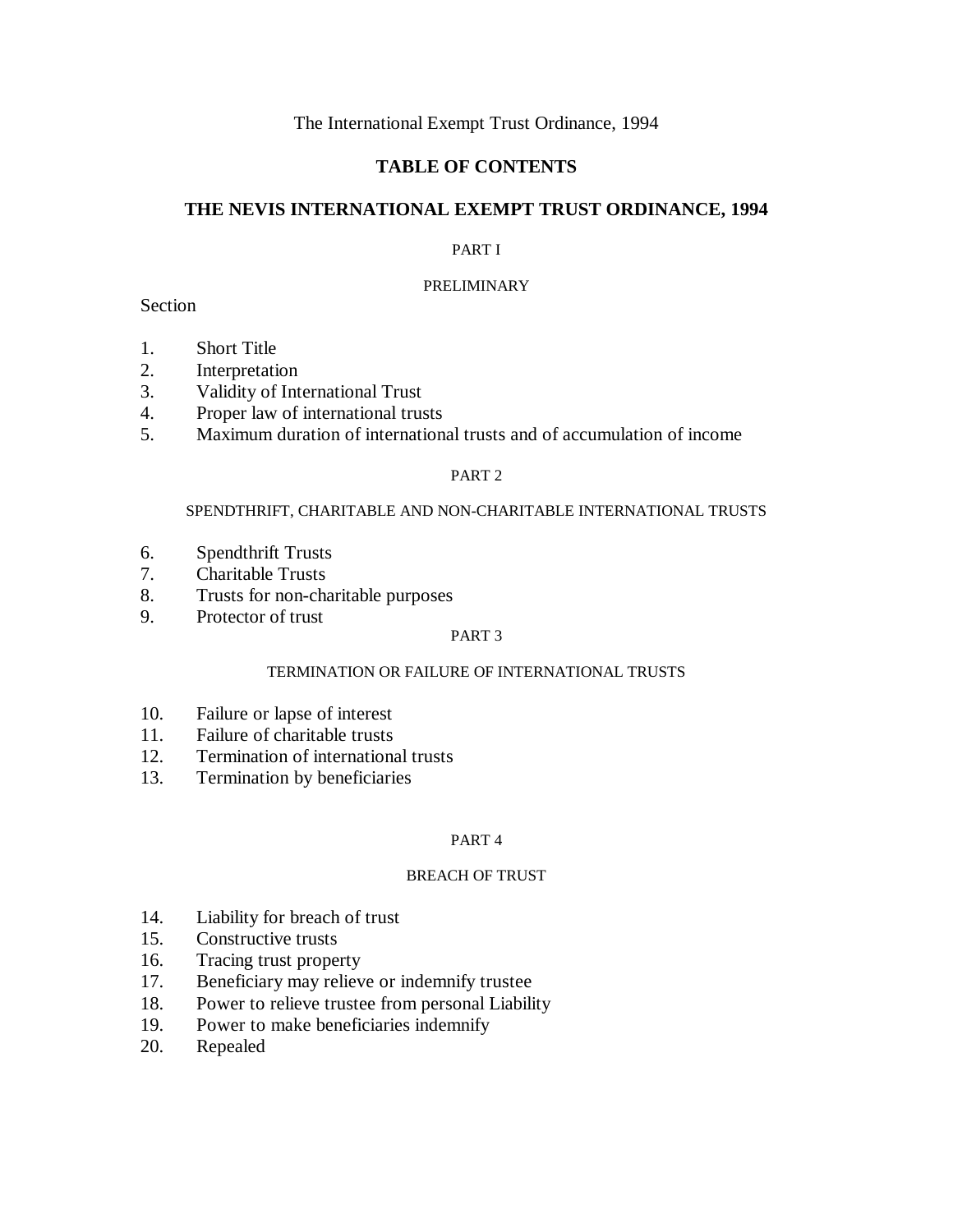## PART 5

#### POWERS OF THE COURT

- 21. Jurisdiction of the court
- 22. General powers of the court
- 23. Courts determination of validity
- 24. Avoidance of fraud
- 25. Saving of certain rights
- 26. Extent of validity
- 27. No validation of property not vested in settlor
- 28. Foreign judgements not enforceable
- 29. Exclusion of foreign laws
- 30. Application for directors
- 31. Payment of costs

# PART 6

#### TRUSTEES, PROTECTORS AND BENEFICIARIES

- 32. Beneficiaries of trusts
- 33. Disclaimer of beneficial interest
- 34. Number of trustees
- 35. Appointment of new or additional trustees
- 36. Corporate trustees

## PART 7

# REGISTRATION OF INTERNATIONAL TRUSTS

- 37. Registration of trusts
- 38. Annual certificate of Registration
- 39. Notification of registration
- 40. Inspection of register
- 41. Minister may increase fees
- 42. Registered office

#### PART 8

## EXEMPTION FROM TAXES

43. Exemption from taxes and duties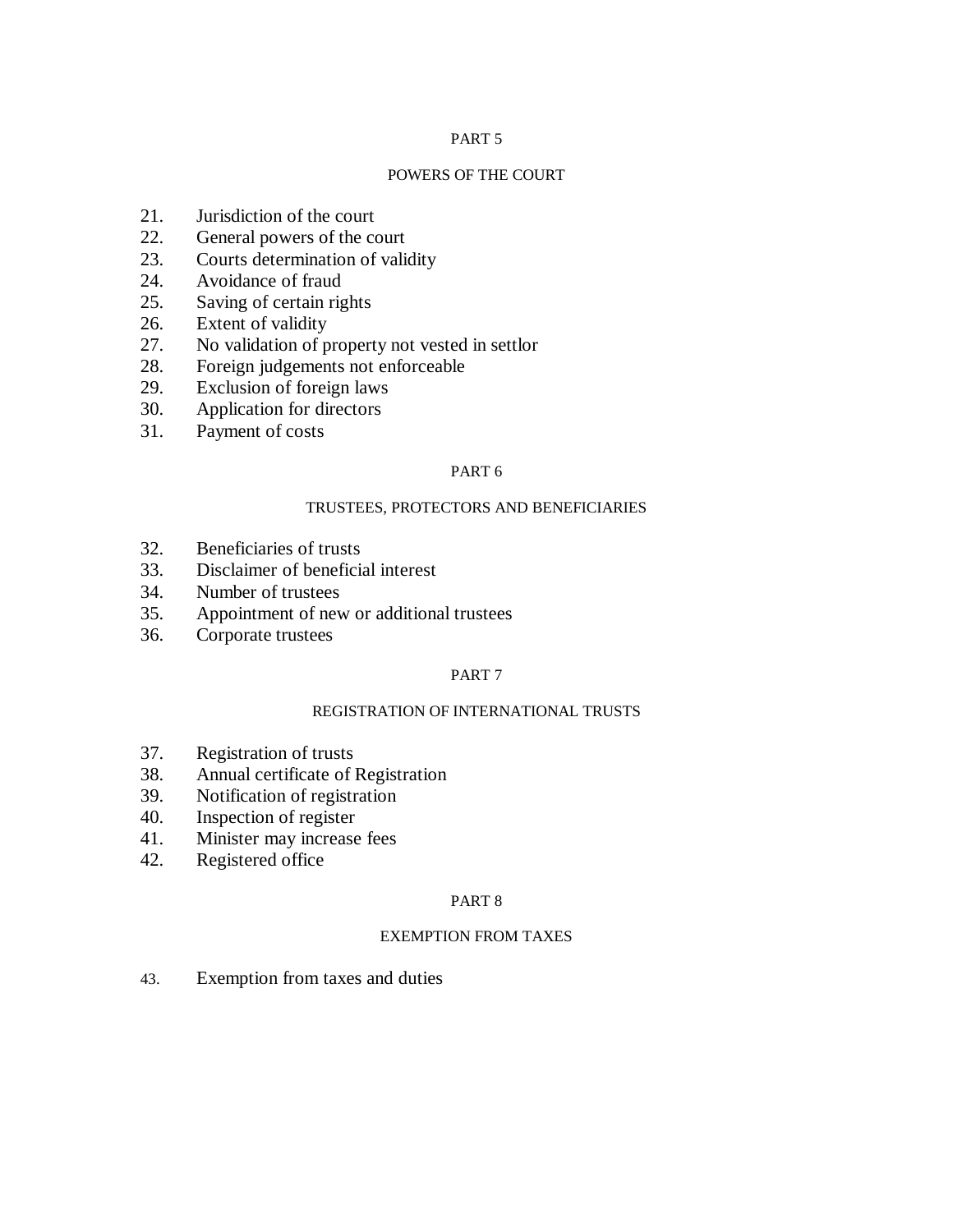## PART 9

#### **MISCELLANEOUS**

- 44. Commencement of proceedings
- 45. Investments
- 46. Bankruptcy
- 47. Retention of control by settlor
- 48. Heirship rights
- 49. Statute of Elizabeth
- 50. Translations
- 51. Immunity from suit
- 52. Prohibition by Minister
- 53. Definition of Trust
- 54. Power to establish advisory bodies
- 55. Bond
- 56. Community property
- 57. Confidentiality No. 2 of 1985.
- 58. Regulations

# PART 9

# **MISCELLANEOUS**

- 59. Commencement of proceedings
- 60. Investments
- 61. Bankruptcy
- 62. Retention of control by settlor
- 63. Heirship rights
- 64. Statute of Elizabeth
- 65. Translations
- 66. Immunity from suit
- 67. Prohibition by Minister
- 68. Definition of Trust
- 69. Power to establish advisory bodies
- 70. Bond
- 71. Community property
- 72. Confidentiality No. 2 of 1985
- **73.** Regulations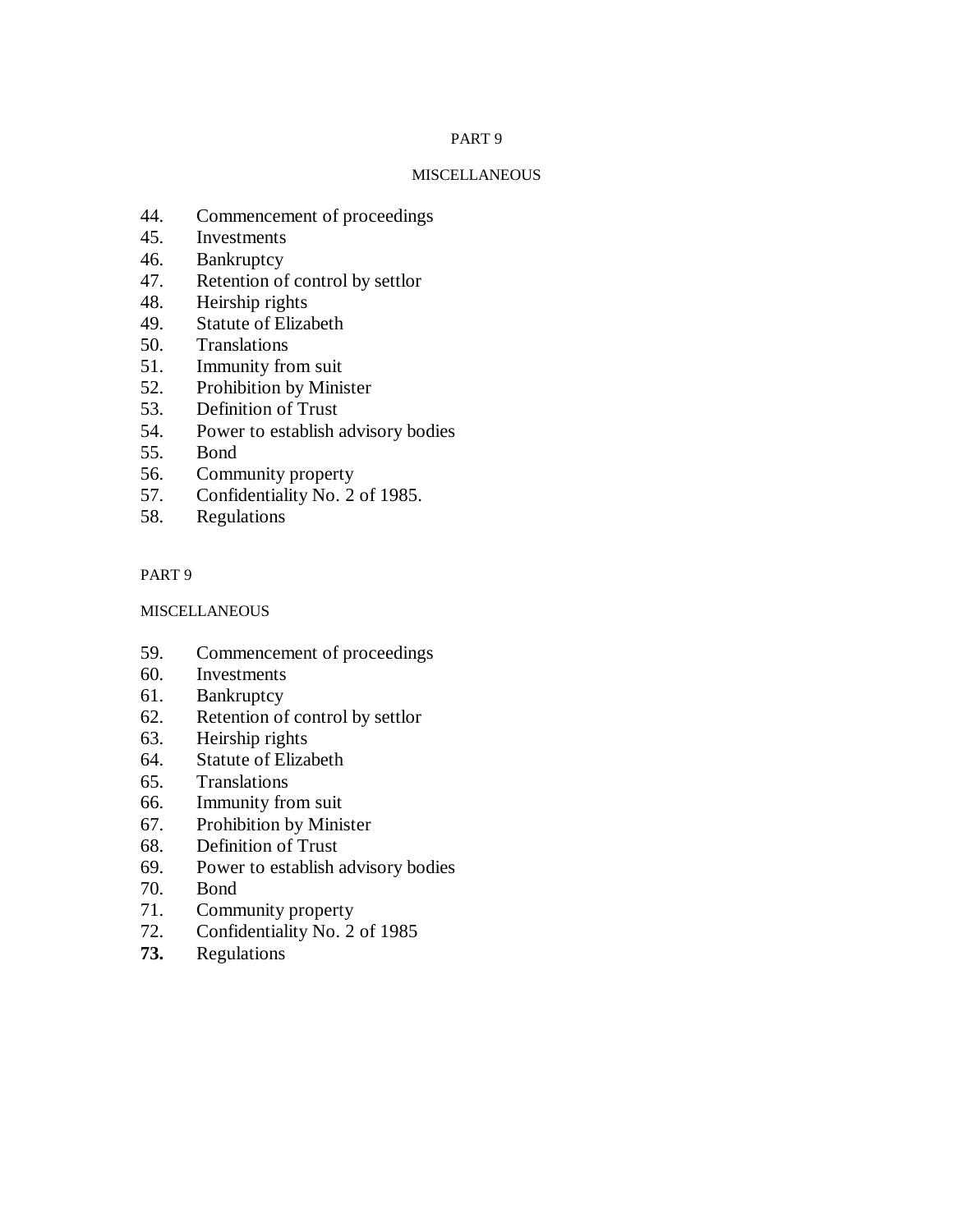# **NEVIS INTERNATIONAL EXEMPT TRUST ORDINANCE**

#### **AS AMENDED 1994**

# **PART 1**

# PRELIMINARY

# **Short Title** 1. This Ordinance may be cited as the **NEVIS INTERNATIONAL EXEMPT TRUST ORDINANCE, 1994.**

**Interpretation** 2. In this Ordinance unless the context otherwise requires -

"bankrupt", in relation to a corporation, includes a corporation which is insolvent, and bankruptcy" shall be construed accordingly;

"beneficiary" means a person entitled to benefit under a trust, or in whose favour a power to distribute trust property may be exercised;

"breach of trust" means a breach of any duty imposed on a trustee by this Ordinance or by the terms of the international trust;

"charitable purpose" shall be construed in accordance with the provisions of section 7 of this Ordinance;

"Court" means the High Court of St. Christopher and Nevis;

"creditor" means a person to whom an obligation is owed;

"deputy registrar' means the person or persons appointed by the Minister to assist the registrar in performing his duties under this Ordinance;

"formalities" in relation to a disposition of property means documentary and other actions required generally by the laws of a relevant jurisdiction for all dispositions of like form concerning property of like nature without regard to -

(a) the fact that the particular disposition is made in trust;

(b) the terms of the trust'

(c) the circumstances of the parties to the disposition; or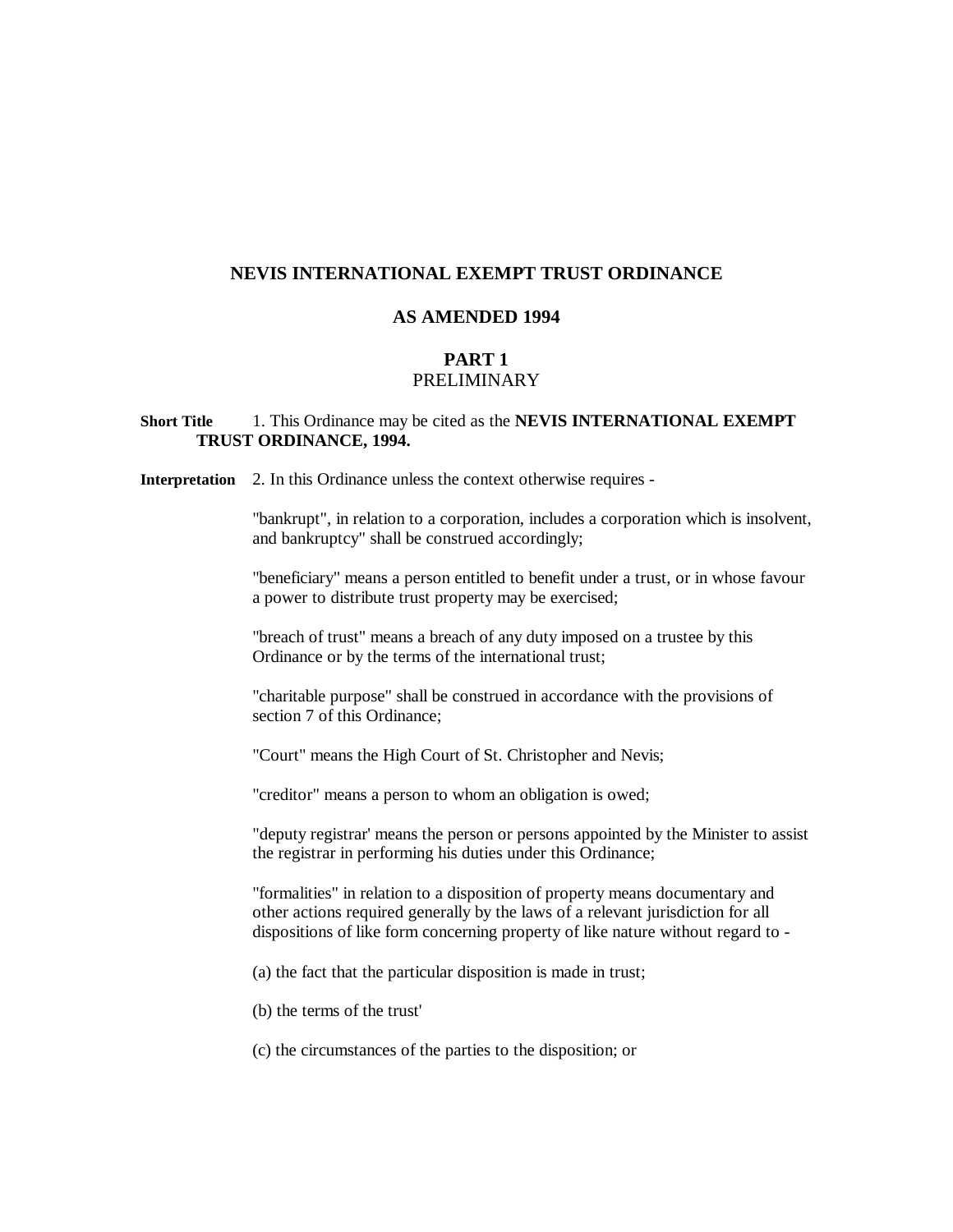(d) any other particular circumstances; but includes any special formalities required by reason that the party effecting the disposition is not of full age, is subject to mental or bodily infirmity or is a corporation;

"functions" includes rights, powers, discretion, obligations, liabilities and duties;

"the Gazette" means the Official Gazette of St. Christopher and Nevis.

''governing law" means the law governing a trust registered in Nevis or elsewhere;.

"heirship rights" means any right claim or interest in, against or to property of a person arising or accruing in consequence of that persons death, other than any such right, claim or interest created by will or other voluntary disposition or resulting from an express limitation in the disposition of the property of such person;

"insolvency" includes the making of an administration order, the appointment of a receiver and the bankruptcy of any person;

"insurance" includes assurances;

"intent to defraud" means an intention of a settlor willfully to defeat an obligation owed to a creditor;

"interest" in relation to a beneficiary, means his interest under an international trust;

"international trust" means a trust registered under this Ordinance and in respect of which:

(a) at least one of the trustees is either:

(i) a corporation incorporated under the Nevis Business Corporation Ordinance; or

(ii) a trust company doing business in Nevis;

(b) the settlor and beneficiaries are at all times nonresident; and

(c) the trust property does not include any land situated in St. Christopher and Nevis;

"Minister" means the Minister for the time being charged with the responsibility of finance in the Nevis Island Administration;

''minor" means a person who has not attained full age under the law of his domicile;

''non-resident" means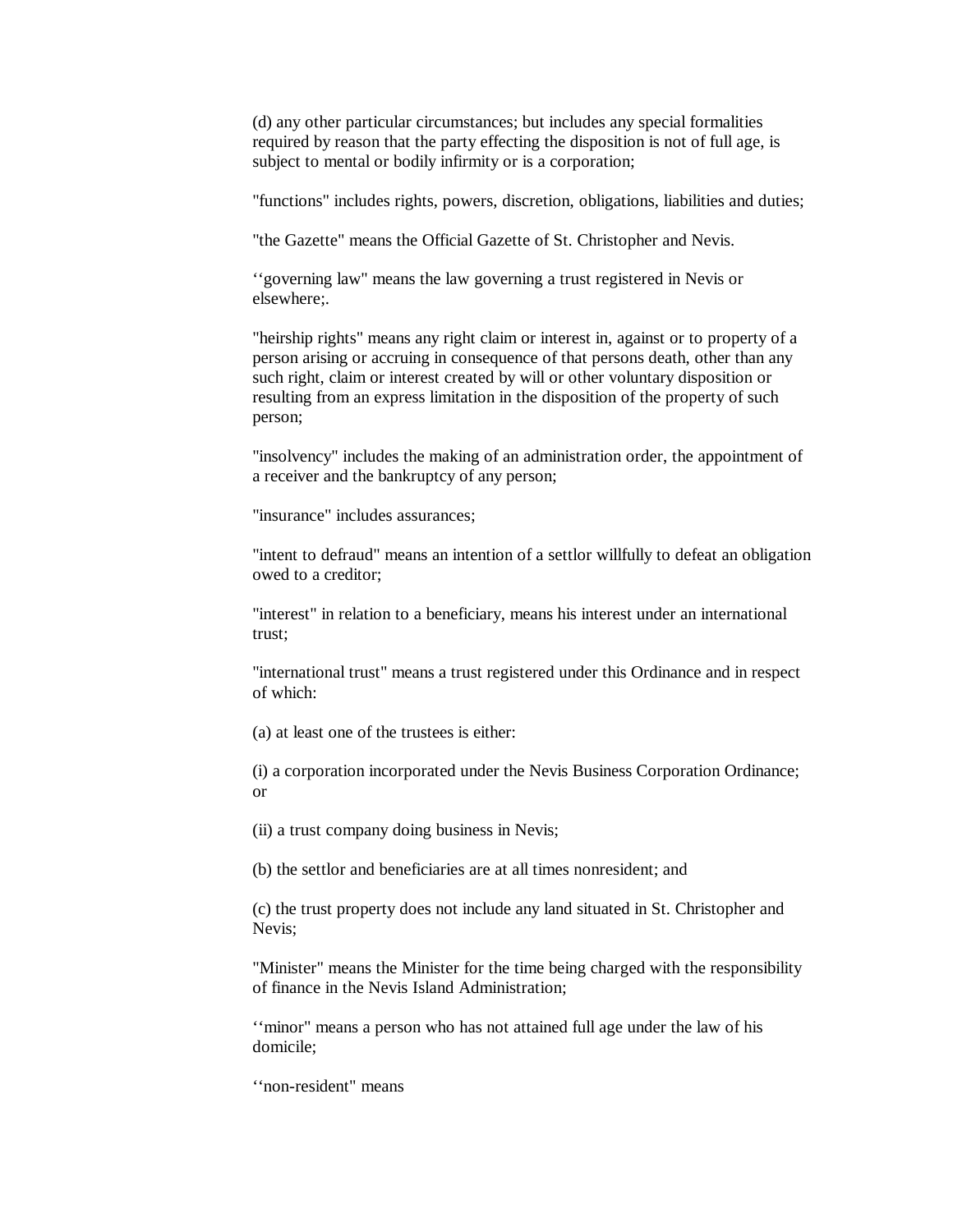(a) an individual not domiciled in Saint Christopher and Nevis;

(b) an individual not ordinarily resident in Saint Christopher and Nevis;

(c) a corporation incorporated under the Nevis Business Corporation Ordinance; or

(d) a limited liability company;

"person" mens a natural person or a body corporate;

''personal representative" means the executor or administrator of the estate of a deceased person;

"profit" includes gain or advantage;

''property''-

(a) means property of any description, wherever situated, including any share therein, but excluding any land in Nevis,

(b) in relation to rights and interest, includes rights and interests whether vested, contingent, defeasible or future;

''protector" in relation to a trust means a person who is the holder of a power which when invoked is capable of directing a trustee in matters relating to the trust and in respect of which matters the trustee has discretion and includes a person who is the holder of a power of appointment or dismissal of trustees;

"provisions of this ordinance" includes the provisions of any Order hereunder;

" qualified foreign trust" means a trust described in section 37(3) of this Ordinance;

''registrar'' means the person appointed by the Minister to perform the duties of registrar under this Ordinance;

''relatives" in relation to an individual means his father and mother, his spouse, the father and mother of his spouse, his brothers and sisters, the brothers and sisters of his spouse, his children and remoter issue and the spouses of such children and issue;

''settlor" means a person who provides, trust property or makes a testamentary disposition on trust or to a trust;

"terms of a trust" means the terms of an international trust, and any other terms applicable under its proper law;

"trustee" has the meaning given by section 53 and includes a corporate trustee;

"trust property" means property held on trust.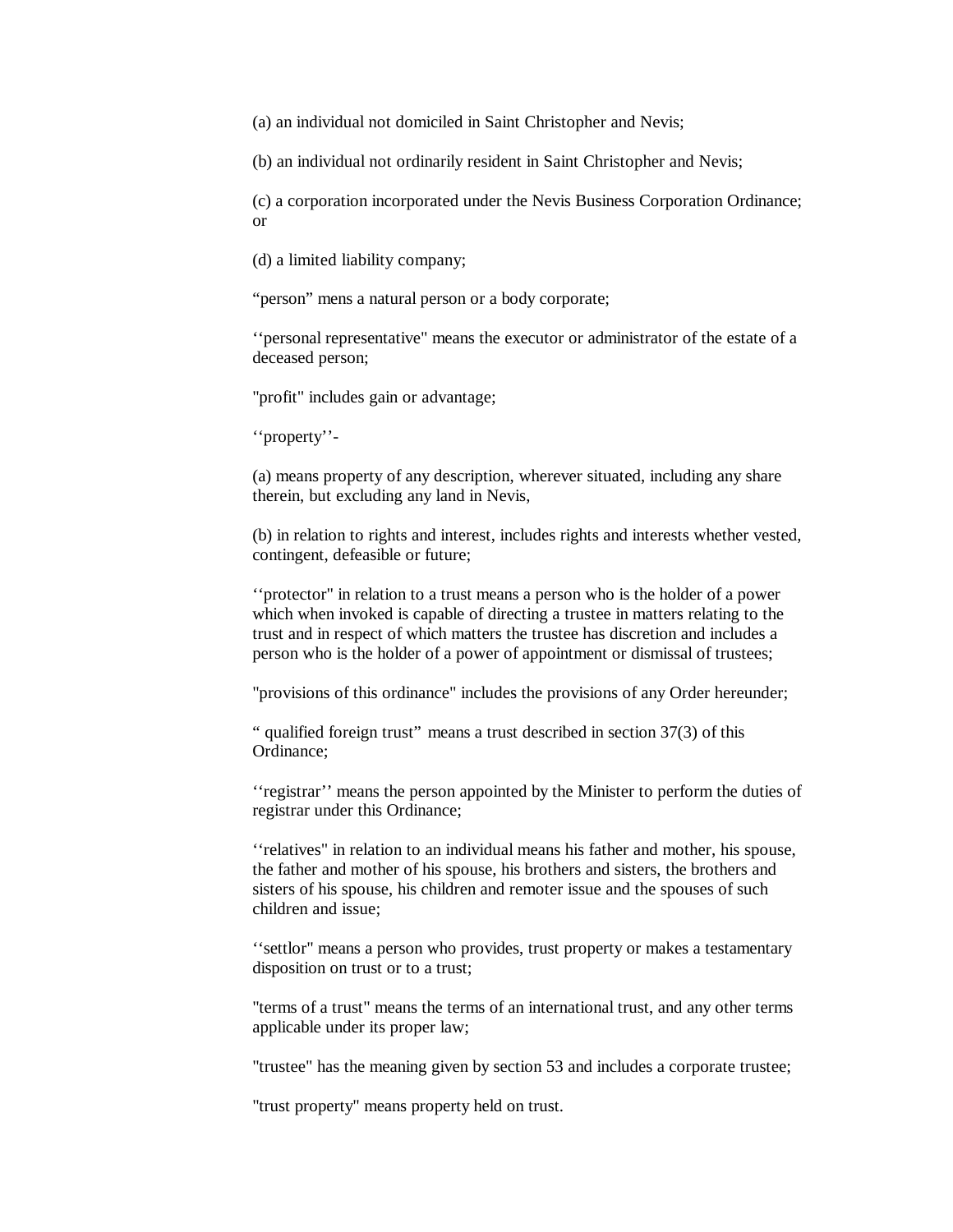| <b>Validity of</b><br><b>International Trusts</b> | 3. | (1) An international trust registered under this Ordinance shall be<br>valid and enforceable notwithstanding that it may be invalid<br>according to the law of the settlor's domicile or residence or<br>place of current incorporation.                                                                                                                                                        |
|---------------------------------------------------|----|-------------------------------------------------------------------------------------------------------------------------------------------------------------------------------------------------------------------------------------------------------------------------------------------------------------------------------------------------------------------------------------------------|
|                                                   |    | (2) An international trust shall be invalid and unenforceable to<br>the extent that -                                                                                                                                                                                                                                                                                                           |
|                                                   |    | (a) it purports to do anything contrary to the laws of St.<br>Christopher and Nevis; or                                                                                                                                                                                                                                                                                                         |
|                                                   |    | (b) it purports to confer any right or power or impose<br>any obligation the exercise of which or the carrying out<br>of which is contrary to the laws of St.Christopher and<br>Nevis.                                                                                                                                                                                                          |
|                                                   |    | (c) the trusts assets, or any part thereof, are the proceeds<br>of a crime for which the settlor is convicted.                                                                                                                                                                                                                                                                                  |
| Proper law of<br><b>International</b><br>trusts   | 4. | $(1)$ Subject to sub-section $(4)$ below, the proper law of<br>an international trust shall be -                                                                                                                                                                                                                                                                                                |
|                                                   |    | (a) the law expressed by the terms of the trust or<br>intended by the settlor to be the proper law;                                                                                                                                                                                                                                                                                             |
|                                                   |    | (b) if no such law is expressed or intended, the law with<br>which the international trust has its closest connection at<br>the time of its creation;.                                                                                                                                                                                                                                          |
|                                                   |    | (c) if the law expressed by the terms of the trust or<br>intended by the settlor to be the proper law, or the law<br>with which the international trust has its closest<br>connection at the time of its creation, does not provide<br>for international trusts or the category of international<br>trust involved then the proper law of the international<br>trust shall be the law of Nevis. |
|                                                   |    | (2) In ascertaining the law with which an international trust has<br>its closest connection, reference shall be made in particular to -                                                                                                                                                                                                                                                         |
|                                                   |    | (a) the place of administration of the trust designated by<br>the settlor;                                                                                                                                                                                                                                                                                                                      |
|                                                   |    | (b) the status of the assets of the trust;                                                                                                                                                                                                                                                                                                                                                      |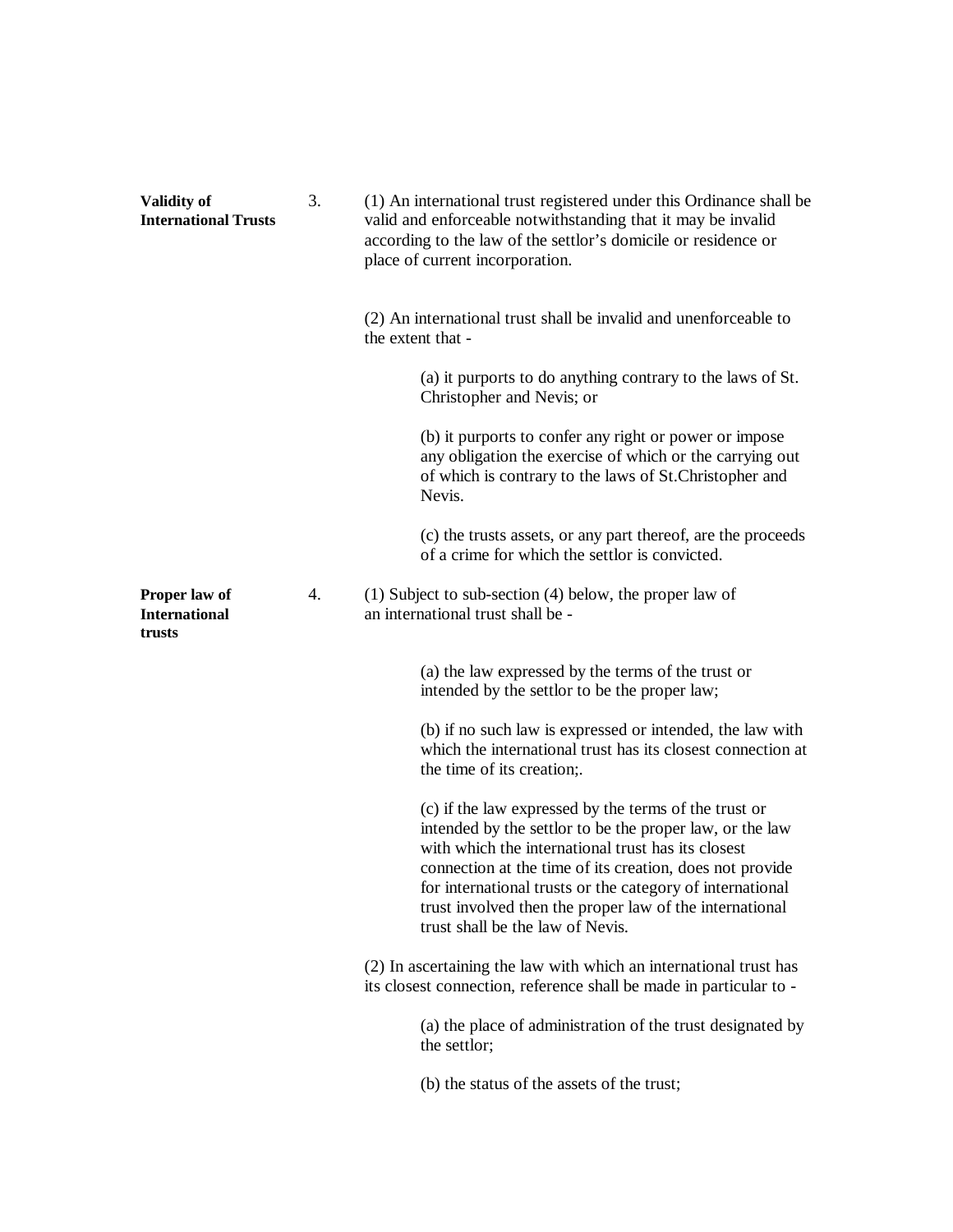(c) the place of residence or business of the trustee;

(d) the objects of the trust and the places where they are to be fulfilled.

(3) The terms of an international trust may provide for a severable aspect of the trust (particularly the administration of the trust) to be governed by a different law from the proper law of the trust.

(4) The terms of an international trust may provide for the proper law of the trust or the law governing a severable aspect of the trust to be changed from the law of one jurisdiction to the law of another jurisdiction.

(5) Where the proper law of an international trust or the law governing a severable aspect of an international trust is changed from the law of another jurisdiction (here called "the old law') to the law of Nevis no provision of the old law shall operate so as to render the trust void, invalid or unlawful or to render void, invalid or unlawful any functions conferred on the trustee under the law of Nevis.

(6) Where the proper law of an international trust or the law governing a severable aspect of an international trust is changed from the law of Nevis to the law of another jurisdiction (here called "the new law") no provision of the law of Nevis shall operate so as to render void, invalid or unlawful any functions conferred on the trustee under the new law.

**Maximum** 5. (1) Subject to sub-section (2), the maximum duration of an **duration of** international trust shall be one hundred years from the date of its **international** creation and an international trust shall terminate the one **trusts and of** hundredth anniversary the date of its creation unless it is **accumulation** terminated sooner.

> (2) An international trust established for a charitable or noncharitable purpose or purposes may have a duration exceeding one hundred years.

> (3) The rule of law known as the rule against perpetuities shall not apply to an international trust to which this section applies.

(4) The terms of an international trust may direct or authorize the accumulation of all or part of the income of the trust for a period not exceeding the maximum duration of the trust..

# **PART 2** SPENDTHRIFT, CHARITABLE AND NON-CHARITABLE INTERNATIONAL TRUSTS

**of income**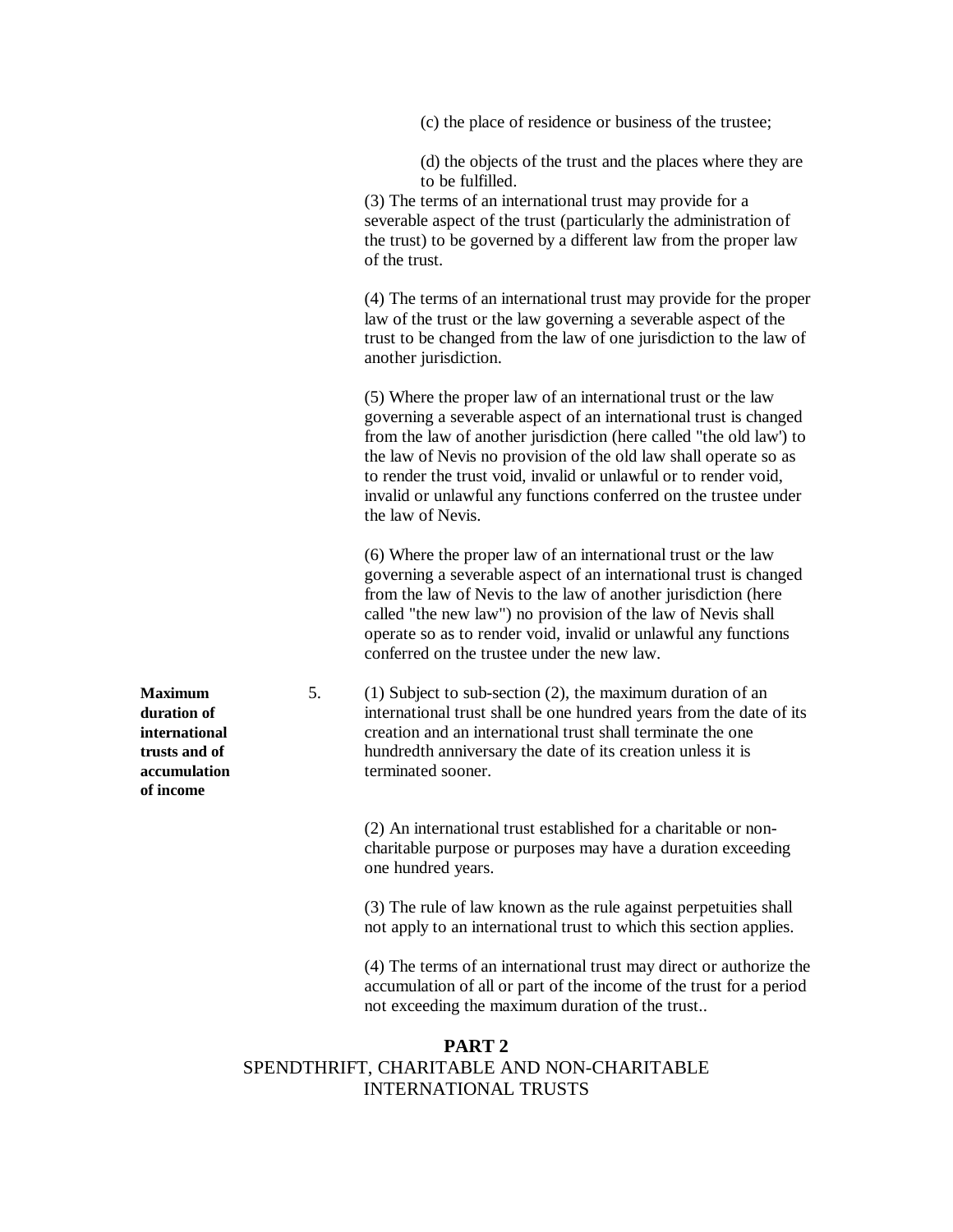| Spendthrift<br><b>Trusts</b>       | 6. | (1) The terms of an international trust may make the interest of a<br>beneficiary -                                                                                                                                                                                                                                           |
|------------------------------------|----|-------------------------------------------------------------------------------------------------------------------------------------------------------------------------------------------------------------------------------------------------------------------------------------------------------------------------------|
|                                    |    | (a) subject to termination;<br>(b) subject to diminution or termination in the event of<br>the beneficiary becoming insolvent or any of his<br>property becoming liable to seizure or sequestration for<br>the benefit of his creditors; or                                                                                   |
|                                    |    | (c) subject to a restriction on alienation of or dealing in<br>that interest and such a trust shall be known as a<br>protective or spendthrift trust.                                                                                                                                                                         |
|                                    |    | (2) Where any property is directed to be held on protective or<br>spendthrift trust for the benefit of a beneficiary, the trustee shall<br>hold the property -                                                                                                                                                                |
|                                    |    | (a) in trust to pay the income to the beneficiary until the<br>interest terminates in accordance with the terms of the<br>trust or a determining event occurs; and                                                                                                                                                            |
|                                    |    | (b) if a determining event occurs, and while the interest<br>of the beneficiary continues, in trust to pay the income to<br>such of the following (and if more than one such shares)<br>as the trustee in his absolute discretion shall appoint                                                                               |
|                                    |    | (i) the beneficiary or any spouse or child of the<br>beneficiary; or                                                                                                                                                                                                                                                          |
|                                    |    | (ii) if there is no such spouse or child the<br>beneficiary and the persons who would be<br>entitled to the estate of the beneficiary if he had<br>then died intestate and domiciled in Nevis,                                                                                                                                |
|                                    |    | (3) In sub-section (2) above a "determining event" shall mean the<br>occurrence of any event or any act or omission on the part of the<br>beneficiary (other than the giving of consent to an advancement<br>of trust property) which would result in the trust becoming<br>payable to any person other than the beneficiary. |
|                                    |    | (4) Any rule of law or public policy which prevents a settlor<br>from establishing a protective or a spendthrift trust of which he<br>is a beneficiary is hereby abolished.                                                                                                                                                   |
| <b>Charitable</b><br><b>Trusts</b> | 7. | (1) For the purposes of this Ordinance and subject to subsections<br>(2) and (3) below, the following purposes shall be regarded as<br>charitable.                                                                                                                                                                            |
|                                    |    | (a) the relief of poverty;                                                                                                                                                                                                                                                                                                    |
|                                    |    | (b) the advancement of education;                                                                                                                                                                                                                                                                                             |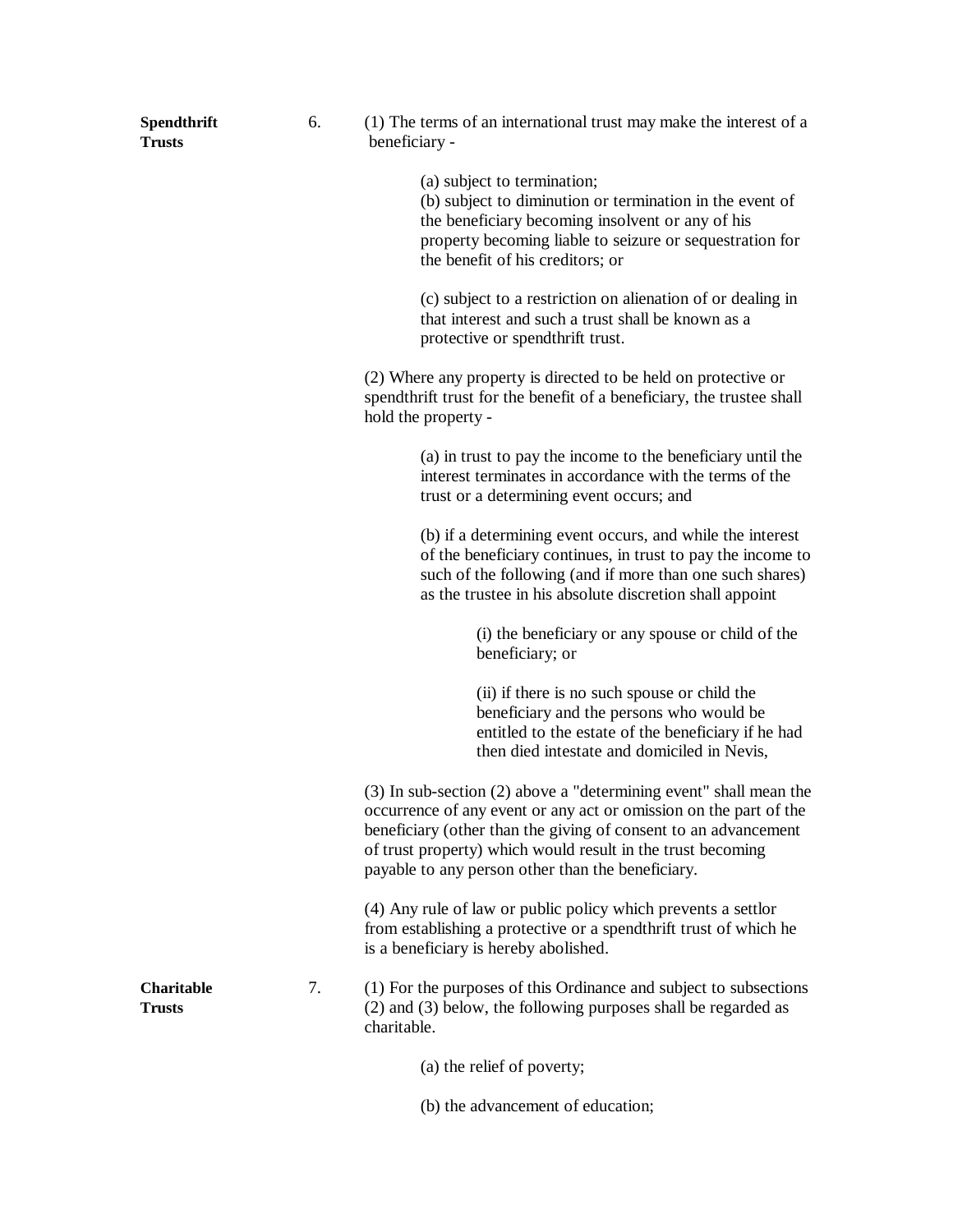|                                                 |    | (c) the advancement of religion;                                                                                                                                                                                                                                                                                                             |
|-------------------------------------------------|----|----------------------------------------------------------------------------------------------------------------------------------------------------------------------------------------------------------------------------------------------------------------------------------------------------------------------------------------------|
|                                                 |    | (d) the protection of the environment;.<br>(e) the advancement of human rights and fundamental<br>freedoms;                                                                                                                                                                                                                                  |
|                                                 |    | (f) any other purposes which are beneficial to the<br>community.                                                                                                                                                                                                                                                                             |
|                                                 |    | (2) A purpose shall not be regarded as charitable unless the<br>fulfillment of the purpose is for the benefit of the community or<br>a substantial section of the community having regard to the type<br>and nature of the purpose.                                                                                                          |
|                                                 |    | (3) A purpose may be regarded as charitable whether it is to be<br>carried out in Nevis or elsewhere and whether it is beneficial to<br>the community in Nevis or elsewhere.                                                                                                                                                                 |
| <b>Trusts for</b><br>non-charitable<br>purposes | 8. | (1) An international trust may be created for a purpose which is<br>non-charitable provided that                                                                                                                                                                                                                                             |
|                                                 |    | (a) the purpose is specific, reasonable, and capable of<br>fulfillment;                                                                                                                                                                                                                                                                      |
|                                                 |    | (b) the purpose is not immoral, unlawful or contrary to<br>the public policy of St. Christopher and Nevis; and                                                                                                                                                                                                                               |
|                                                 |    | (c) the terms of the trust provide for the appointment of a<br>protector who is capable of enforcing the trust and for<br>the appointment of a successor to any protector.                                                                                                                                                                   |
|                                                 |    | (2) If the Minister has reason to believe that there is no protector<br>of an international trust for a non-charitable purpose or the<br>protector is unwillingly or incapable of acting, he may appoint a<br>person to be protector of the trust and such person shall from the<br>date of appointment exercise the functions of the trust. |
| <b>Protector of</b><br>a trust                  | 9. | (1) The terms of an international trust may provide for the office<br>of protector of the trust.                                                                                                                                                                                                                                             |
|                                                 |    | (2) The protector shall have the following powers-                                                                                                                                                                                                                                                                                           |
|                                                 |    | (a) (unless the terms of the trust shall otherwise provide)<br>the power to remove a trustee and appoint a new or<br>additional trustee;                                                                                                                                                                                                     |
|                                                 |    | (b) such further powers as are conferred on the protector<br>by the terms of the trust or by this Ordinance.                                                                                                                                                                                                                                 |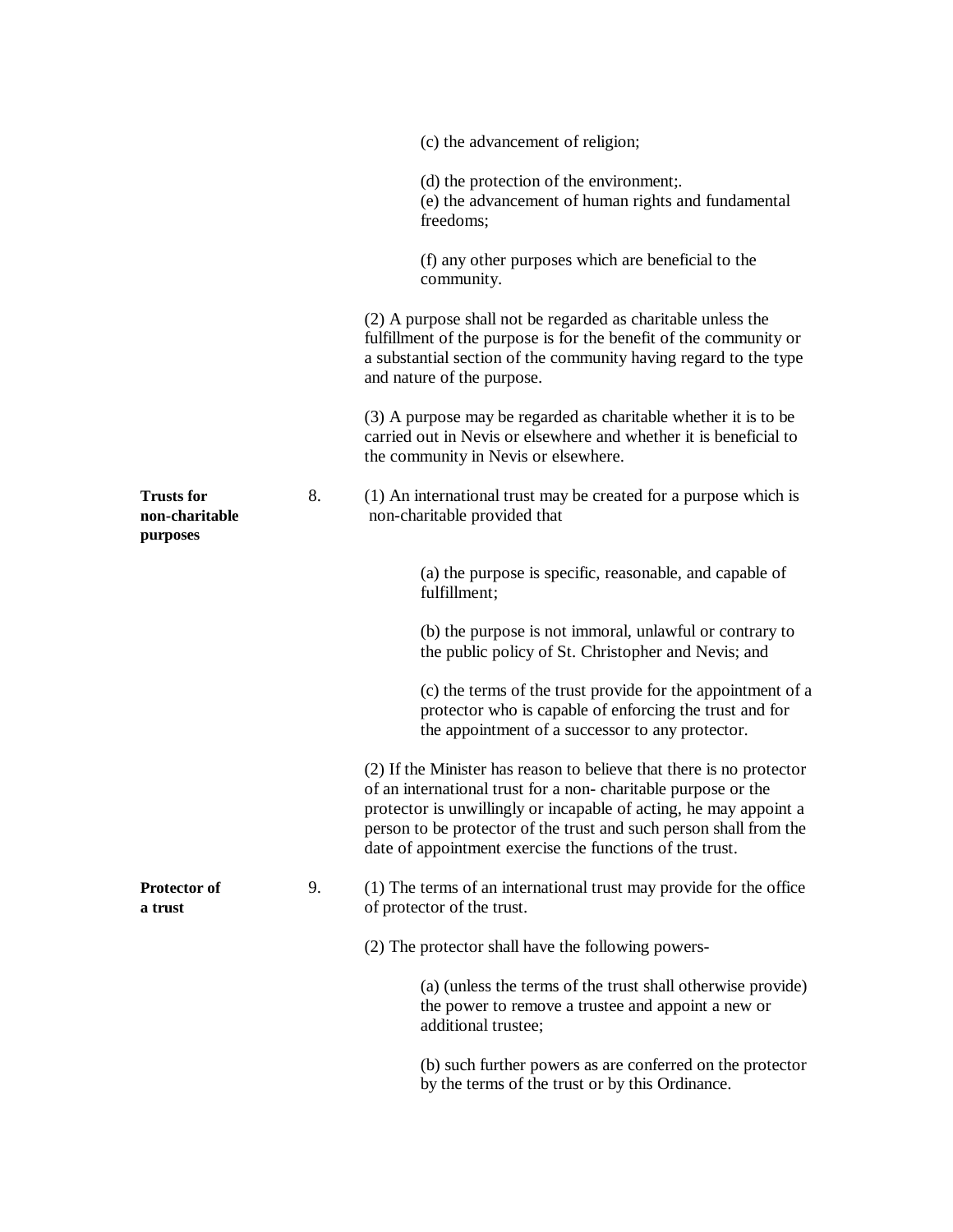(3) The protector of an international trust may also be a settlor, a trustee or a beneficiary of the trust.

(4) In the exercise of his office, the protector shall not be accounted or regarded as a trustee.

(5) Subject to the terms of the international trust, in the exercise of his office a protector shall owe a fiduciary duty to the beneficiaries of the trust or to the purpose for which the trust is created.

(6) Where there is more than one protector of a trust then, subject to the terms of the trust, any functions conferred on the protectors may be exercised if a majority of the protectors for the time being agree on its exercise.

(7) A protector who dissents from a decision of the majority of protectors may require his dissent to.be recorded in writing.

# **PART 3**

#### TERMINATION OR FAILURE OF INTERNATIONAL TRUSTS

| 10.<br><b>Failure or</b><br>lapse of<br>interest |     | (1) Subject to the terms of the international trust and to any order<br>of the Court, where -                                                                                                                                                                                                                                         |  |
|--------------------------------------------------|-----|---------------------------------------------------------------------------------------------------------------------------------------------------------------------------------------------------------------------------------------------------------------------------------------------------------------------------------------|--|
|                                                  |     | (a) an interest lapses;                                                                                                                                                                                                                                                                                                               |  |
|                                                  |     | (b) a trust terminates:, or                                                                                                                                                                                                                                                                                                           |  |
|                                                  |     | (c) there is no beneficiary and no person (whether or not<br>then living) who can become a beneficiary in accordance<br>with the terms of the trust; the interest or property<br>concerned shall be held by the trustee in trust for the<br>settlor absolutely or, if he is dead, as if it had formed<br>part of his estate at death. |  |
|                                                  |     | (2) Sub-section (1) shall not apply to an international trust<br>established for a charitable purpose to which section 11 applies.                                                                                                                                                                                                    |  |
| <b>Failure of</b><br>charitable trust            | 11. | (1) Where international trust property is held for a charitable<br>purpose and-                                                                                                                                                                                                                                                       |  |
|                                                  |     | (a) the purpose has been, as far as may be, fulfilled;                                                                                                                                                                                                                                                                                |  |
|                                                  |     | (b) the purpose cannot be carried out at all, or not<br>according to the directions given and to the spirit of the<br>gift;                                                                                                                                                                                                           |  |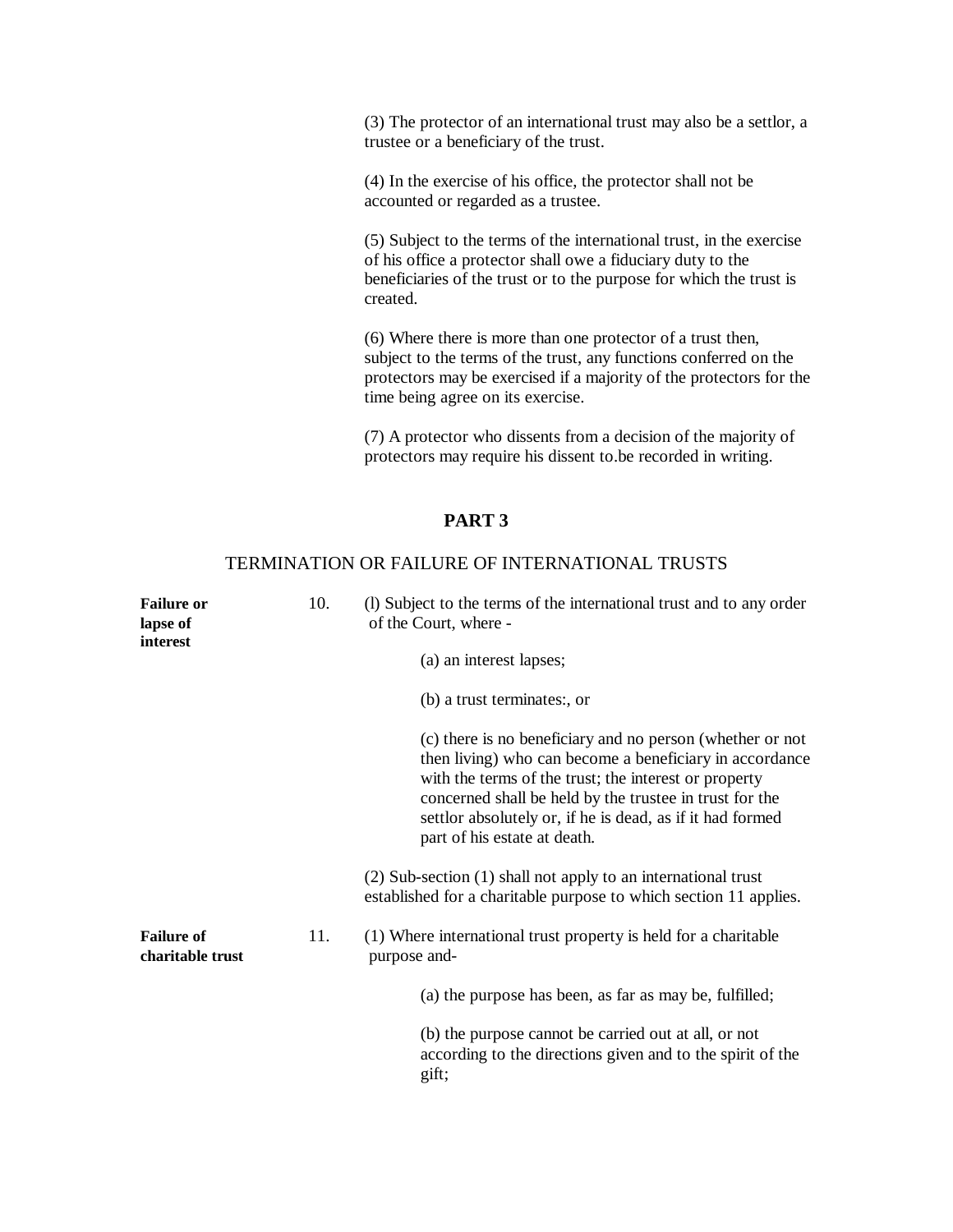(c) the purpose provides a use for part only of the property;

(d) the purpose was laid down by reference to an area which was then, but has since ceased to be, a unit for some other purpose, or by reference to a class of persons or to an area which has for any reason ceased to be suitable or to be practicable in administering the gift;

(e) the purpose has been adequately provided for by other means;

(f) the purpose has ceased to be charitable (by being useless or harmful to the community or otherwise); or

(g) the property and other property applicable for a similar purpose, can be more effectively used in conjunction, and to that end can more suitably be applied to a common purpose;

(h) the purpose has ceased in any other way to provide a suitable and effective method of using the property; the property or the remainder of the property, as the case may be, shall be held for such other charitable purpose, as the Court, on the application of the trustee, may declare to be consistent with the original intention of the settlor.

(2) Where international trust property is held for a charitable purpose, the Court, on the application of the trustee, may approve any arrangement which varies or revokes the purposes or terms of the trust or enlarges or modifies the powers of management or administration of the trustee, if it is satisfied that the arrangement-.

(a) is now suitable or expedient; and

(b) is consistent with the original intention of the settlor.

(3) The Court shall not make a declaration under sub-section (1) above or approve an arrangement under sub-section (2) unless satisfied that any person with a material interest in the trust has had an opportunity of being heard.

**Termination of** 12. (1) On the termination of an international trust the trust property **international** shall, subject to sub-section (2), be distributed by the trustee **trust** within a reasonable time in accordance with the terms of the trust to the persons entitled thereto.

> (2) The trustee may retain sufficient assets to make a reasonable provision for liabilities (existing, future, contingent or other).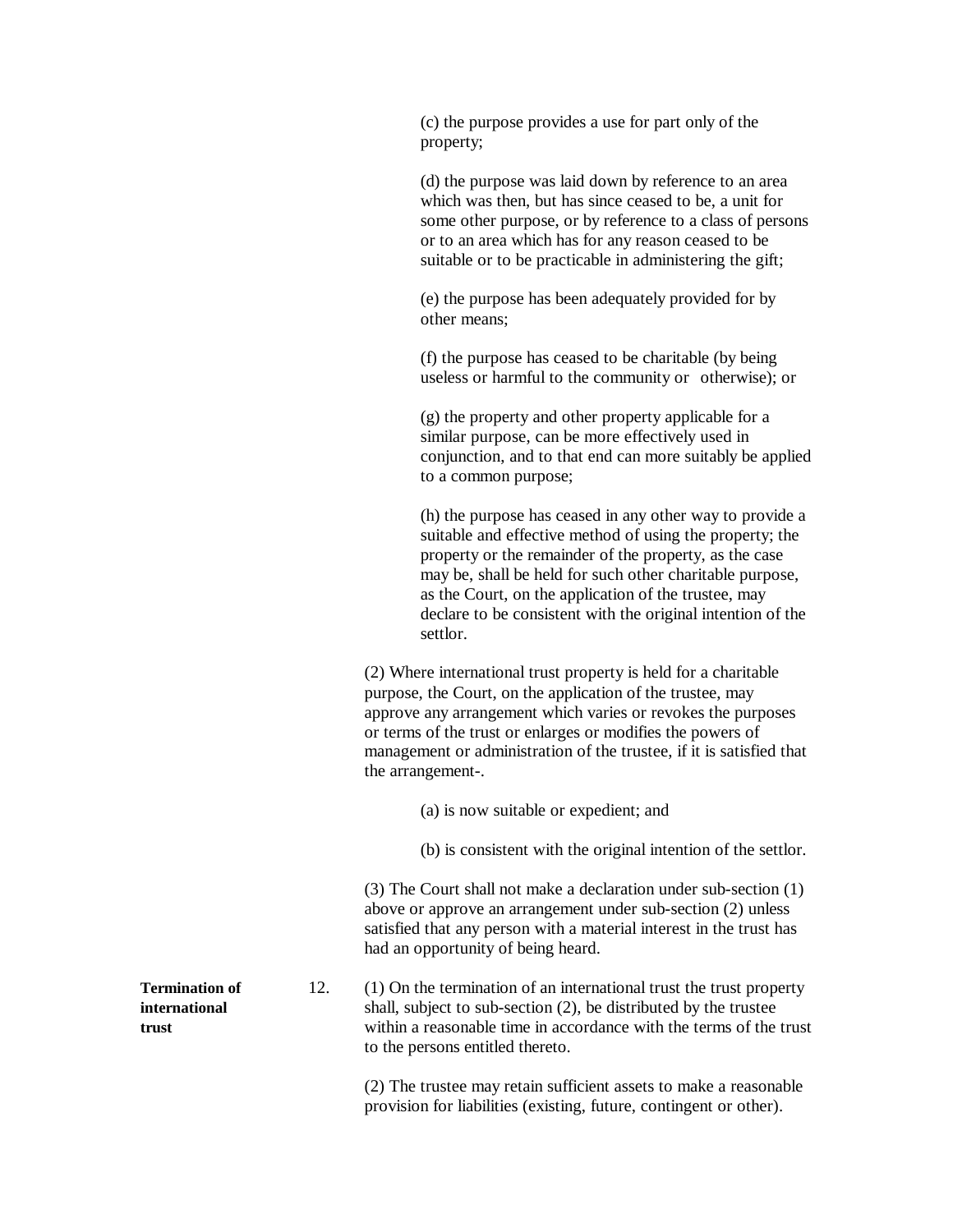**Termination by** 13. (1) Without prejudice to any power of the Court and **beneficiaries** notwithstanding the terms of the international trust, where all the beneficiaries are in existence and have been ascertained, and none is a person under legal disability or a minor, and all beneficiaries are in agreement so to do, they may require the trustee to terminate the trust and distribute the trust property as the beneficiaries direct.

> (2) A beneficiary of an interest under a protective or spendthrift trust may not enter into such an agreement as is referred to in sub-section  $(1)$ .

#### **PART 4**

# BREACH OF TRUST

**Liability** 14. (1) Subject to the provisions of this Ordinance and to the terms **for breach** of the trust, a trustee who commits or concurs in a breach of **of trust** trust is liable for -(a) any loss or depreciation in value of the trust property resulting from the breach; and (b) any profit which would have accrued to the trust had there been no breach. (2) A trustee may not set off a profit accruing from one breach of trust against a loss or depreciation in value resulting from another. (3) A trustee is not liable for a breach of trust committed by another person prior to his appointment or for a breach of trust committed by a co-trustee unless- (a) he becomes or ought to have become aware of the breach; and (b) he actively conceals the breach, or fails within a reasonable time to take proper steps to protect or restore the trust property or to prevent the breach. (4) Where the trustees are liable for a breach of trust, they are liable jointly and severally. (5) A trustee who becomes aware of a breach of trust shall take all reasonable steps to have the breach remedied.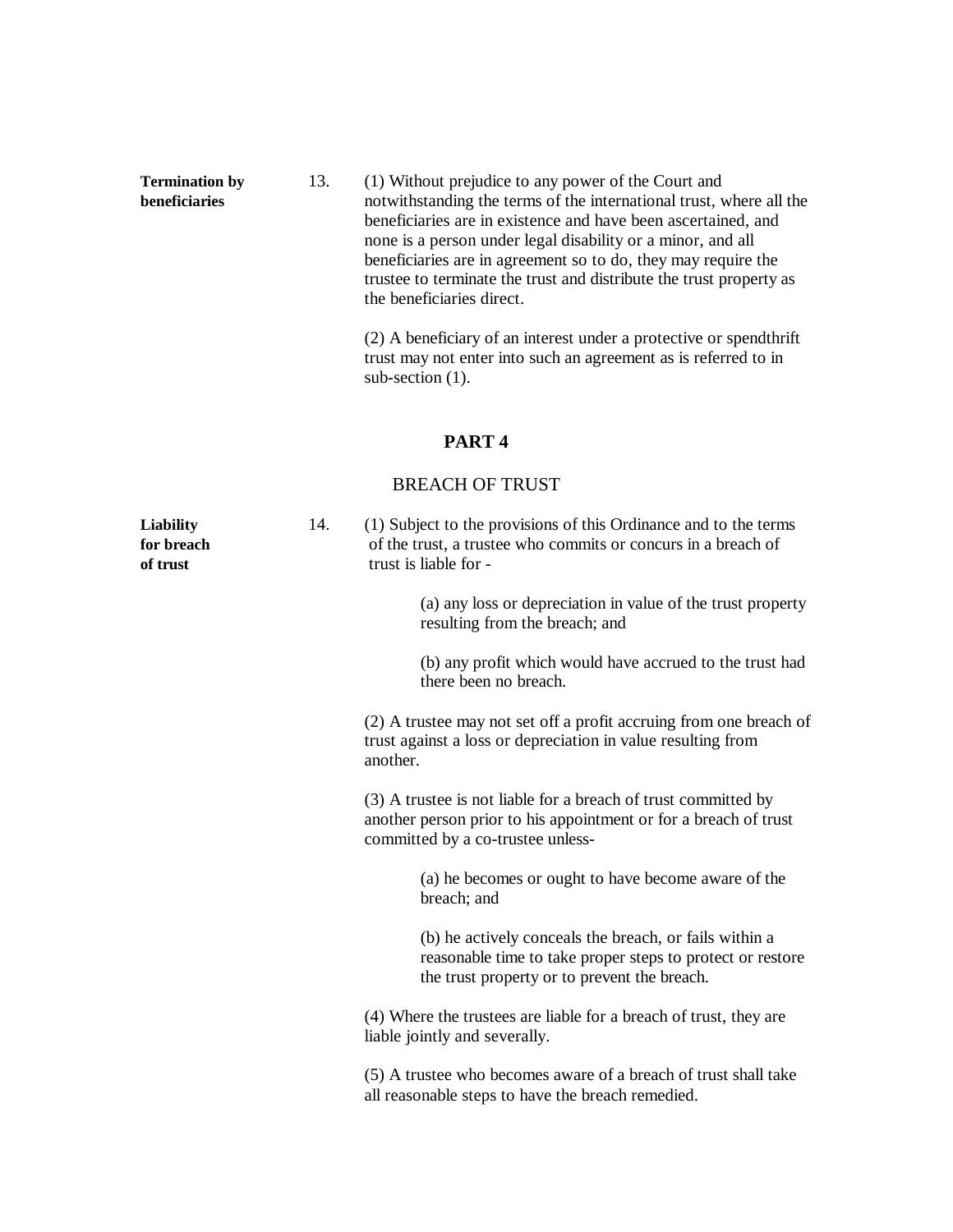|                                                           |     | (6) Nothing in the terms of a trust shall relieve a trustee of<br>liability for a breach of trust arising from his own fraud or willful<br>misconduct.                                                                                                                                                                                         |
|-----------------------------------------------------------|-----|------------------------------------------------------------------------------------------------------------------------------------------------------------------------------------------------------------------------------------------------------------------------------------------------------------------------------------------------|
| Constructive<br>trusts                                    | 15. | (1) A person who derives a profit from a breach of trust, shall be<br>deemed to be a trustee of the profit or property, unless he derives<br>or obtains it in good faith and without actual, constructive or<br>implied notice of the breach of trust.                                                                                         |
|                                                           |     | $(2)$ A person who becomes a trustee by virtue of sub section $(1)$<br>shall deliver up the profit or property to the person properly<br>entitled to it.                                                                                                                                                                                       |
|                                                           |     | (3) This section does not exclude any other circumstance in<br>which a constructive trust may arise.                                                                                                                                                                                                                                           |
| <b>Tracing trust</b><br>property                          |     | 16. Without prejudice to the personal liability of a trustee, trust property<br>which has been charged or dealt with in breach of trust, or any property<br>into which it has been converted, may be followed and recovered unless                                                                                                             |
|                                                           |     | (a) it is no longer identifiable; or                                                                                                                                                                                                                                                                                                           |
|                                                           |     | (b) it is in the hands of a bona fide purchaser for value without<br>actual, constructive or implied notice of the breach of trust.                                                                                                                                                                                                            |
| <b>Beneficiary may</b><br>relieve or<br>indemnify trust   | 17. | (1) A beneficiary may relieve a trustee of liability to him for a<br>breach of trust or indemnify a trustee against liability for a<br>breach of trust.                                                                                                                                                                                        |
|                                                           |     | $(2)$ Sub-section $(1)$ does not apply if the beneficiary                                                                                                                                                                                                                                                                                      |
|                                                           |     | (a) is a minor or a person under legal disability;                                                                                                                                                                                                                                                                                             |
|                                                           |     | (b) does not have full knowledge of all material facts; or                                                                                                                                                                                                                                                                                     |
|                                                           |     | (c) is improperly induced by the trustee to act under sub-<br>section $(1)$ .                                                                                                                                                                                                                                                                  |
| Power to<br>relieve trustee<br>from personal<br>liability |     | 18. The Court may relieve a trustee wholly or partly of liability<br>for a breach of trust where it appears to the Court that the trustee<br>has acted honestly and reasonably and ought fairly to be excused<br>for the breach of trust or for omitting to obtain the directions of the Court<br>in the matter in which the breach arose.     |
| <b>Power</b><br>to make<br>beneficiaries<br>indemnify     |     | 19. Where a trustee commits a breach of trust at the instigation, at the<br>request or with the concurrence of a beneficiary, the Court (whether or<br>not the beneficiary is a minor or a person under legal disability) may<br>impound all or part of his interest by way of indemnity to the trustee or<br>any person claiming through him. |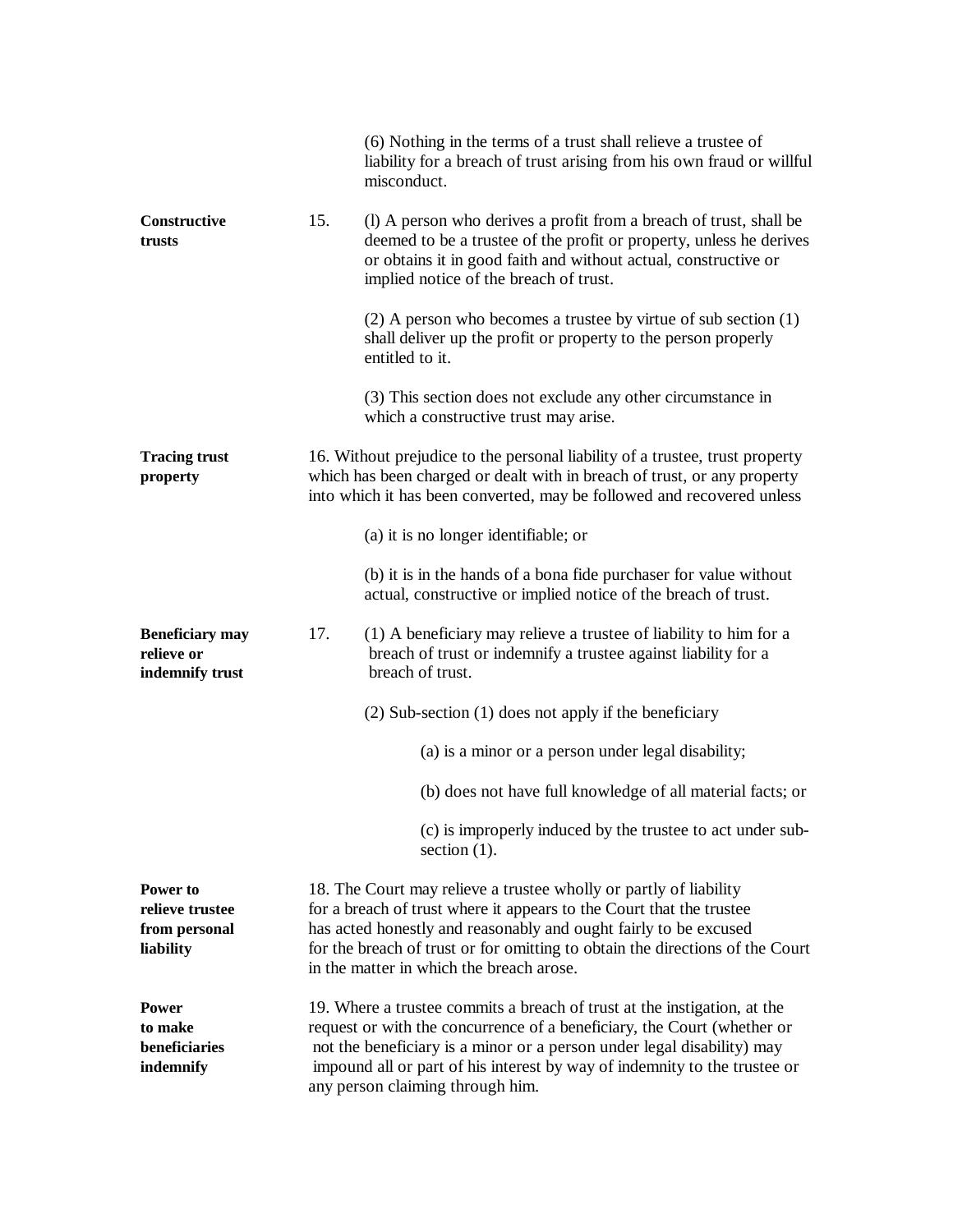# 20. Repealed by Ordinance No. 2 of 1995. **PART 5.**

# POWERS OF THE COURT

| Jurisdiction of<br>the court<br>where-   |     | 21. The court has jurisdiction in respect of any matters concerning an<br>international trust                                                                                                                                                              |  |
|------------------------------------------|-----|------------------------------------------------------------------------------------------------------------------------------------------------------------------------------------------------------------------------------------------------------------|--|
|                                          |     | (a) the proper law of the trust is the law of Nevis;                                                                                                                                                                                                       |  |
|                                          |     | (b) a trustee of the trust is resident in St. Christopher and Nevis;                                                                                                                                                                                       |  |
|                                          |     | (c) any part of the administration of the trust is carried on in St.<br>Christopher and Nevis.                                                                                                                                                             |  |
| <b>General</b><br>powers of<br>the court | 22. | (1) On the application of a trustee, beneficiary, a settlor or his<br>personal representatives, a protector, or with the leave of the<br>court, any other person, the Court may -                                                                          |  |
|                                          |     | (a) make an order in respect of -                                                                                                                                                                                                                          |  |
|                                          |     | (i) the execution, administration or enforcement<br>of a trust;                                                                                                                                                                                            |  |
|                                          |     | (ii) a trustee, including an order as to the<br>exercise of any power by a trustee, the<br>appointment, remuneration or conduct of a<br>trustee, the keeping or submission of accounts,<br>and the making of payments, whether into Court<br>or otherwise; |  |
|                                          |     | (iii) a protector, including an order appointing a<br>protector;                                                                                                                                                                                           |  |
|                                          |     | (iv) a beneficiary, or any person connected with<br>a trust;                                                                                                                                                                                               |  |
|                                          |     | (v) any trust property, including an order as to<br>the vesting, preservation, application, surrender<br>or recovery thereof;                                                                                                                              |  |
|                                          |     | (b) make a declaration as to the validity or enforce<br>ability of a trust;                                                                                                                                                                                |  |
|                                          |     | (c) direct the trustee to distribute, or not to distribute the<br>trust property;                                                                                                                                                                          |  |
|                                          |     | (d) make such order in respect of the termination of the<br>trust and the distribution of the property as it thinks fit;                                                                                                                                   |  |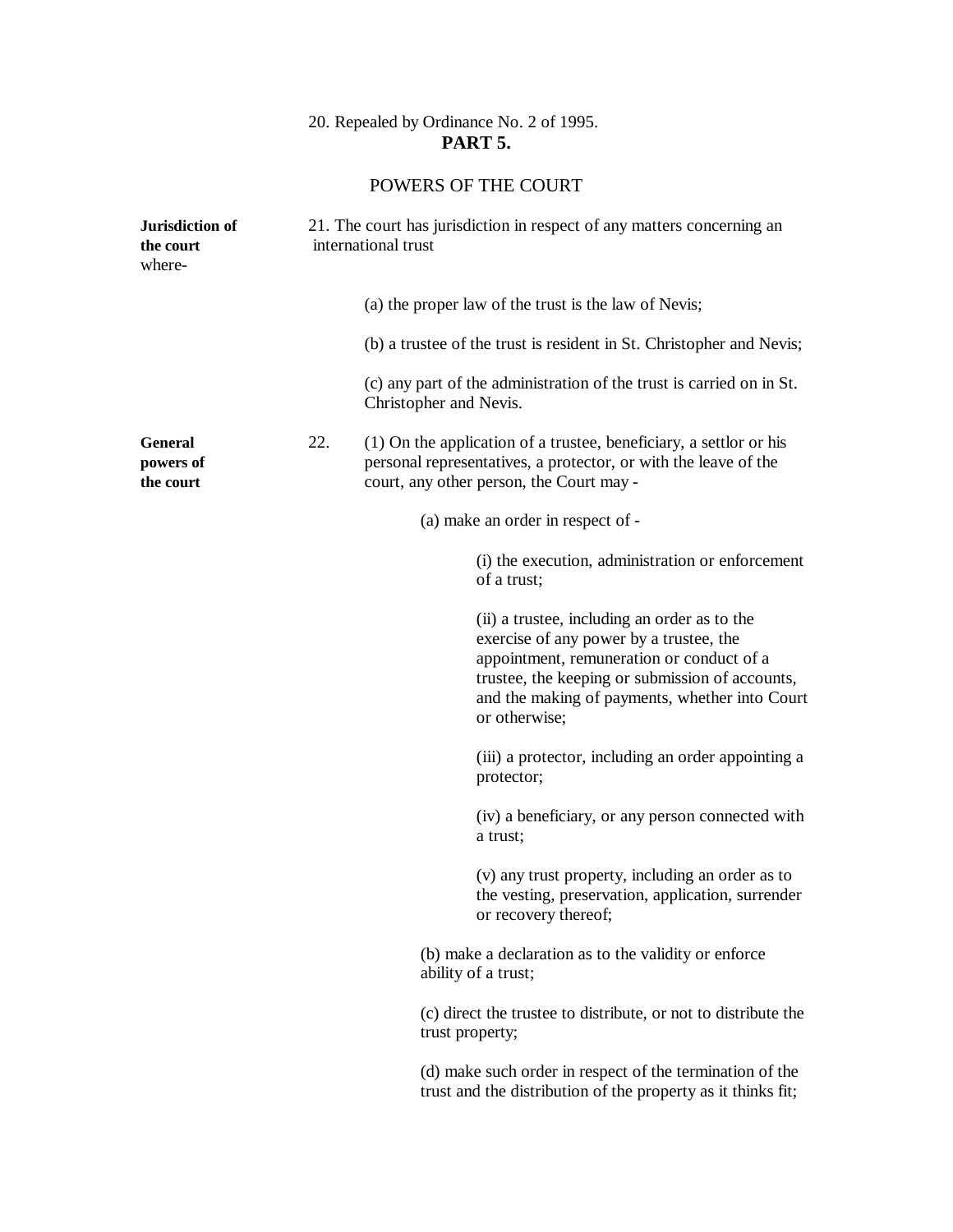(e) rescind or vary an order or declaration under this Ordinance, or make a new or further order or declaration.

(2) Where the Court appoints or removes a trustee under this section-

> (a) it may impose such requirements and conditions as it thinks fit, including provisions as to remuneration and requirements or conditions as to the vesting of trust property;

> (b) subject to the Court's order a trustee appointed by the Court has the same functions, and may act in all respects, as if he had been originally appointed a trustee.

(3) If a person does not comply with an order of the Court under this Ordinance requiring him to do any thing, the Court may, on such terms and conditions as it thinks fit, order that the thing be done by another person, nominated for the purpose by the Court, at the expense of the person in default (or otherwise, as the Court directs) and a thing so done has effect in all respects as if done by the person in default.

**Courts** 23. (1) The Court may declare an international trust to be invalid if -

(a) the trust was established by duress, mistake, undue influence or misrepresentation; or

(b) the trust is immoral or contrary to the public policy of St. Christopher and Nevis; or

(c) the terms of the trust are so uncertain that its performance is rendered impossible (provided that a charitable purpose shall be deemed always to be capable of performance); or

(d) the settlor was, at the time of its creation, incapable under the law in force in Nevis of creating such a trust.

(2) Where an international trust is created for two or more purposes of which some are lawful and others are not or where some of the terms of the trust are lawful and others are not -

> (a) if those purposes cannot be separated or the terms cannot be separated, the trust is invalid;

**determination of validity**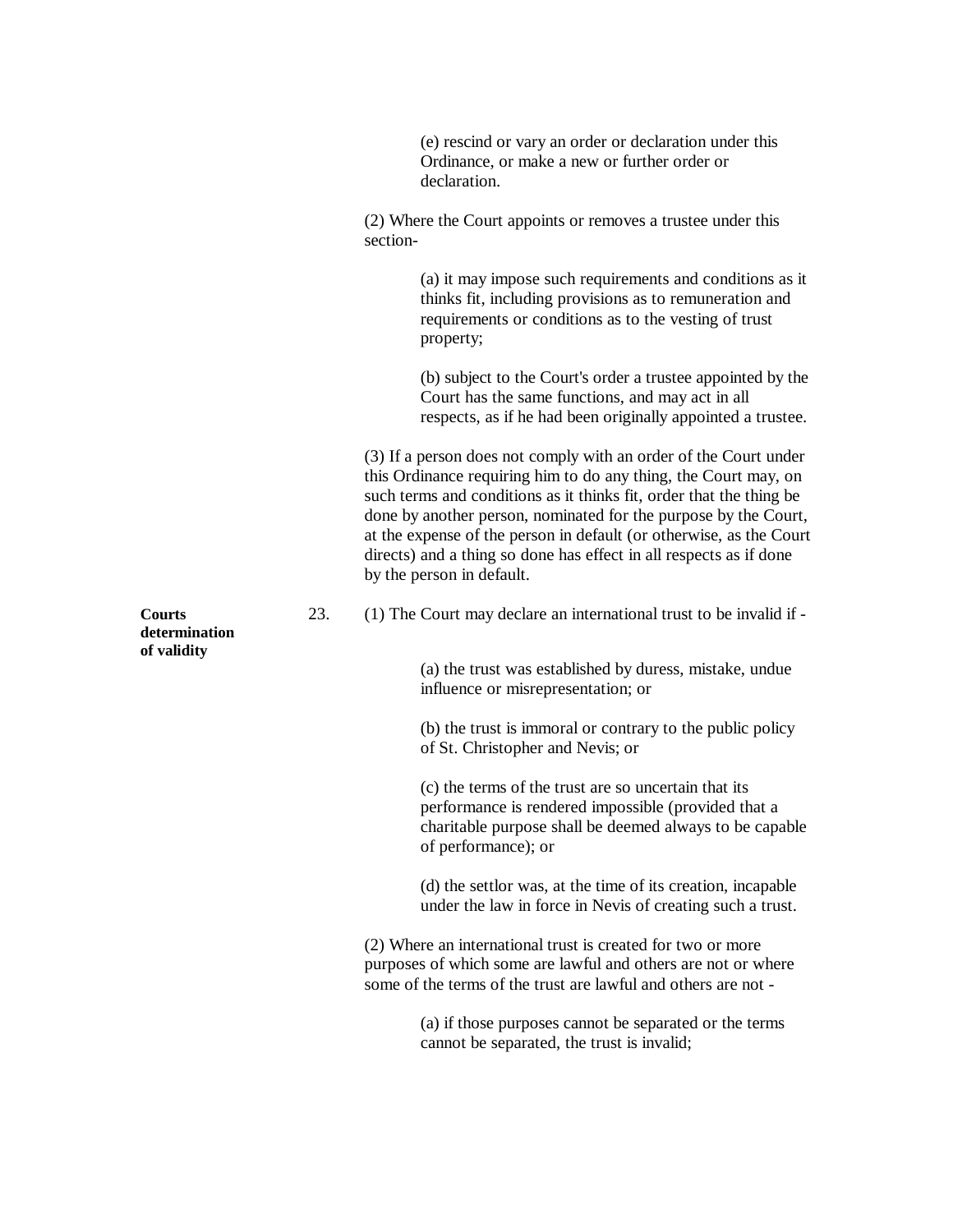|                              |     | (b) if those purposes can be separated or the terms can be<br>separated the Court may declare that the trust is valid as<br>to the terms which are valid and the purposes which are<br>lawful.                                                                                                                                                                                                                                                                                                                                                                                                                         |
|------------------------------|-----|------------------------------------------------------------------------------------------------------------------------------------------------------------------------------------------------------------------------------------------------------------------------------------------------------------------------------------------------------------------------------------------------------------------------------------------------------------------------------------------------------------------------------------------------------------------------------------------------------------------------|
|                              |     | (3) Where an international trust is partially invalid the Court may<br>declare what property is to be held subject to the trust.                                                                                                                                                                                                                                                                                                                                                                                                                                                                                       |
|                              |     | (4) Property provided by a settlor and as to which a trust is<br>invalid shall, subject to any order of the Court, be held by the<br>trustee in trust for the settlor absolutely or, if he is dead, as if it<br>had formed part of his estate at death.                                                                                                                                                                                                                                                                                                                                                                |
|                              |     | (5) In determining the existence and validity of an international<br>trust registered under this Ordinance the Court shall apply-                                                                                                                                                                                                                                                                                                                                                                                                                                                                                      |
|                              |     | (a) the provisions of this Ordinance;                                                                                                                                                                                                                                                                                                                                                                                                                                                                                                                                                                                  |
|                              |     | (b) any other law of St. Christopher and Nevis; and                                                                                                                                                                                                                                                                                                                                                                                                                                                                                                                                                                    |
|                              |     | (c) any other law which may be applied;<br>if to do so would validate the trust.                                                                                                                                                                                                                                                                                                                                                                                                                                                                                                                                       |
| <b>Avoidance</b><br>of fraud | 24. | (1) Where it is proven beyond reasonable doubt by a creditor that<br>a trust settled or established or property disposed to a trust                                                                                                                                                                                                                                                                                                                                                                                                                                                                                    |
|                              |     | (a) was so settled established or disposed by or on behalf<br>of the settlor with principal intent to defraud that creditor<br>of the settlor; and.                                                                                                                                                                                                                                                                                                                                                                                                                                                                    |
|                              |     | (b) did at the time such settlement establishment or<br>disposition took place render the settlor insolvent or<br>without property by which that creditors claim (if<br>successful) could have been satisfied, then such<br>settlement establishment or disposition shall not be void<br>or voidable and the international trust shall be liable to<br>satisfy the creditor's claim and such liability shall only<br>be to the extent of the interest that the settlor had in the<br>property prior to settlement establishment or disposition<br>and any accumulation to the property (if any) subsequent<br>thereto. |
|                              |     | (2) In determining whether a trust, settled or established or a<br>disposition, has rendered the settlor insolvent or without property<br>by which a creditor's claim (if successful) may be satisfied,<br>regard shall be had to the fair market value of the settlor's<br>property, (not being property of or relating to the trust) at the                                                                                                                                                                                                                                                                          |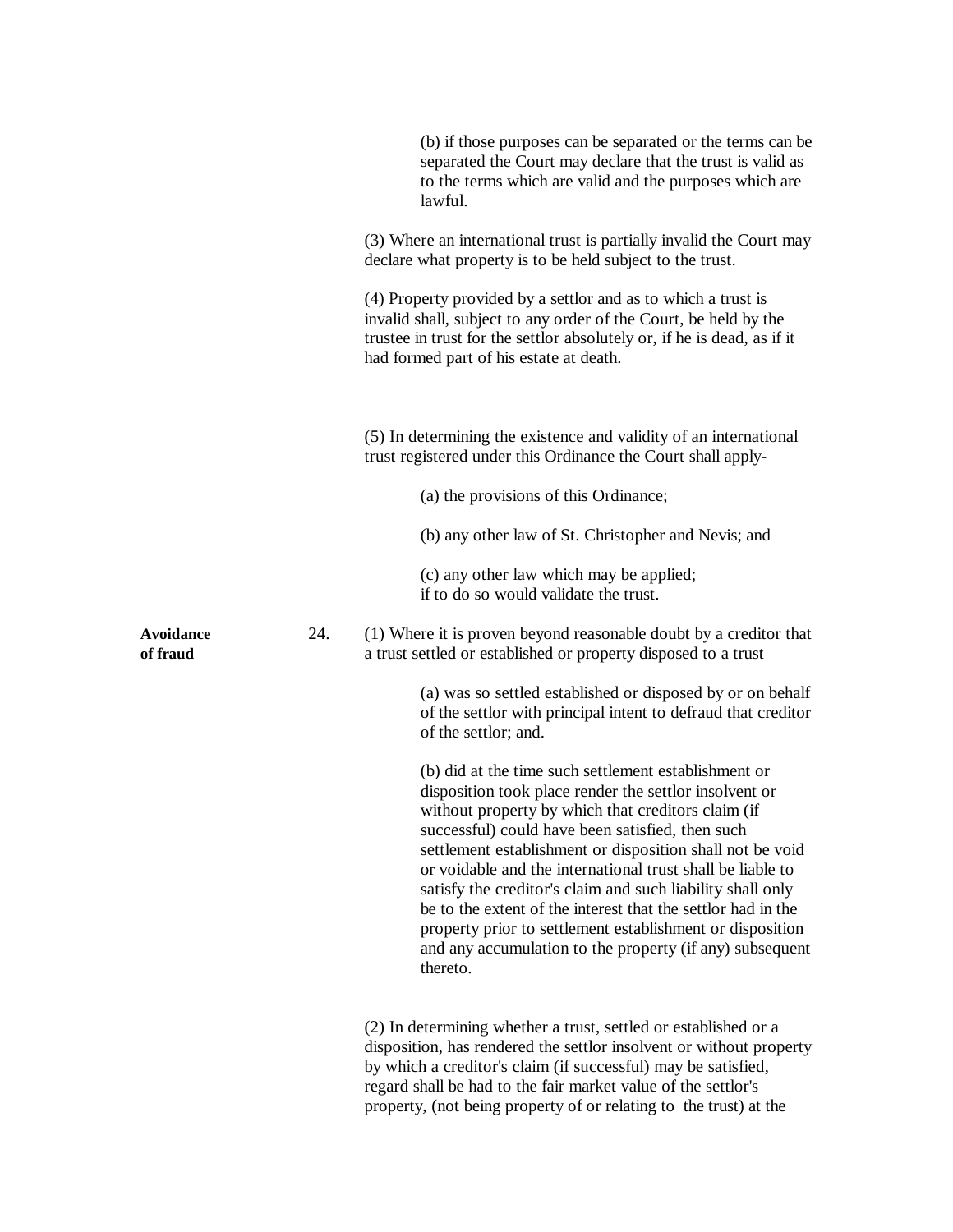time immediately after the settlement establishment or the disposition referred to in subsection (1) (b) and in the event that the fair market value of such property exceeded the value of the creditor's claim, at that time, after the settlement establishment or disposition, then the trust so settled or established or the disposition shall for the purposes of this Ordinance be deemed not to have been so settled or established or the property disposed of with intent to defraud the creditor.

(3) A trust settled or established and a disposition to such trust shall not be fraudulent as against creditor of a settlor -

> (a) if settled, established or the disposition takes place after the expiration of 2 years from the date that such creditors cause of action accrued; or

(b) where settled, established or the disposition takes place before the expiration of 2 years from the date that the creditors cause of action accrued, that creditor fails to commence such action before the expiration of 1 year from the date such settlement establishment or disposition took place.

(4) A trust settled or established and a disposition of property to such trust shall not be fraudulent as against a creditor of a settlor if the settlement establishment or disposition of property took place before that creditors cause of action against the settlor accrued or had arisen.

(5) A settlor shall not have imputed to him an intent to defraud a creditor, solely by reason that the settlor -

> (a) has settled or established a trust or has disposed of property to such trust within two years from the date of that creditors cause of action accruing;

(b) has retained, possesses or acquires any of the powers or benefits referred to in paragraphs (a) to (f) of section 47;

(c) is a beneficiary.

(6) Where a trust is liable to satisfy a creditors claim in the manner provided for in subsection (1), that creditors rights to recovery shall be limited to the property referred to in subsection (1) , or to the proceeds of that property, to the exclusion of any claim right or action against any trustee or any other property of the trust.

(7) For the purpose of this section the onus of proof of the settlor's intent to defraud the creditor lies on the creditor.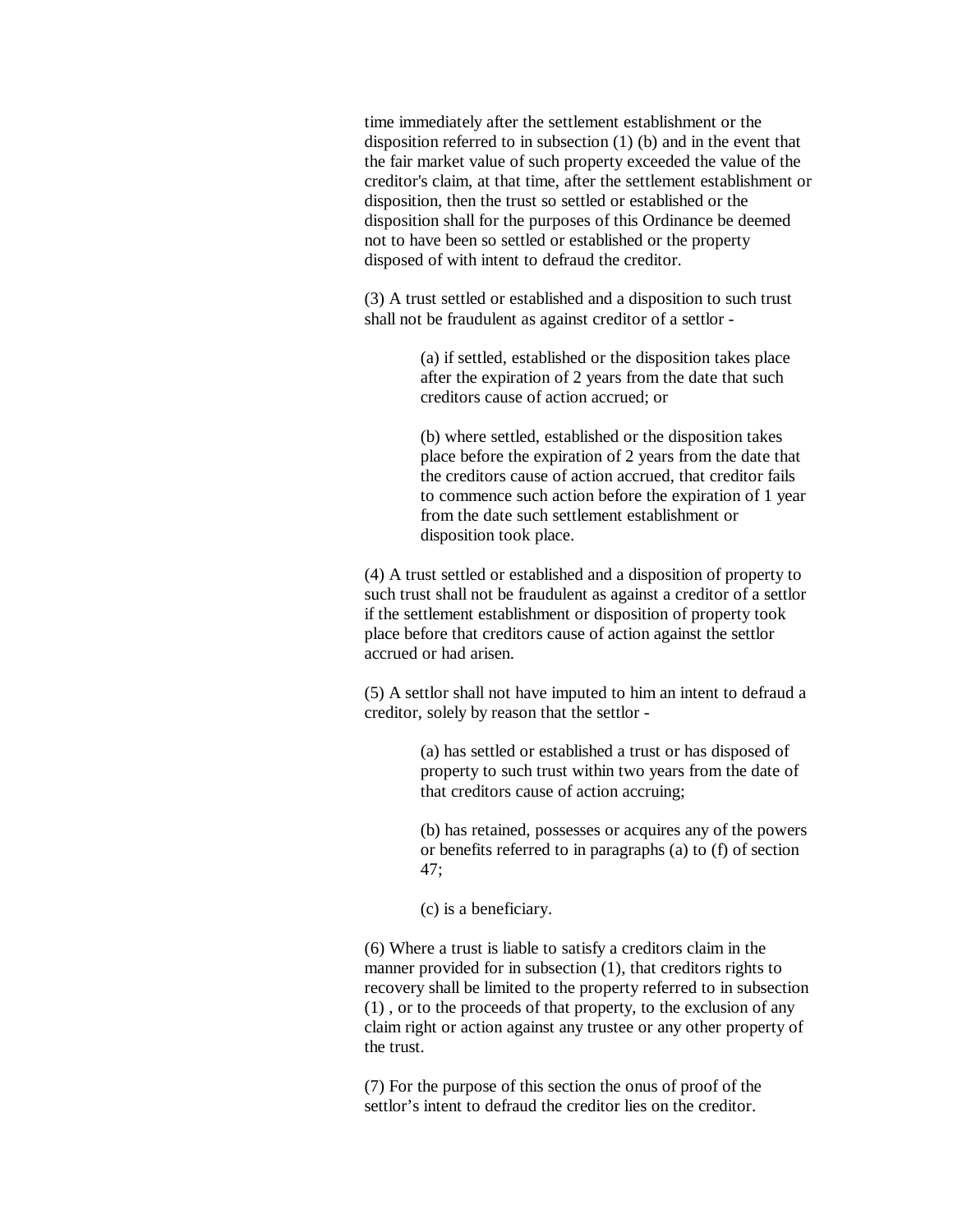(8) For the purpose of this section -

(a) the date of the cause of action accruing shall be, the date of that act or omission which shall be relied upon to either partly or wholly establish the cause of action, and if there is more than one act or the omission shall be a continuing one, the date of the first act or that date that the omission shall have first occurred, as the case may be, shall be the date that the cause of action shall have accrued;

(b) the term " cause of action" means the earliest cause of action capable of assertion by a creditor against the settlor of a trust or, as the case may be against the settlor of property upon a trust by which that creditor has established (or may establish) an enforceable claim against that settlor;

(c) the entry of judgement in any proceeding shall not constitute a separate cause of action.

(9) The provisions of this section shall apply to all actions and proceedings brought into court, however described, against the person (whether a party to the proceedings or not) with regard to the settlement of an international trust or the disposition of property to such a trust, or receipt of property by or for such a trust and the remedy conferred by subsection (1) shall be the sole remedy available in such an action or proceedings to the exclusion of any other relief of remedy against any party to the action or proceeding.

(10) Failure by a creditor to present all claims arising out of any controversy and join all parties with a material interest shall prevent that creditor from presenting such claims and bringing an action against such parties in a subsequent proceeding.

(11) For the purposes of this section the term "creditor" means a creditor of the settlor, including a judgement creditor and an assignee from such creditor of any claim and includes any person who alleges a cause of action against a settlor.

**Saving of** 25. In the event that a trust shall be declared invalid pursuant to this **certain rights** Ordinance, if the Court is satisfied that the beneficiary has not acted in bad faith -

> (a) the beneficiary shall have a first and paramount charge over the trust property of an amount equal to the entire costs properly incurred by him in the defense of the action or proceedings (and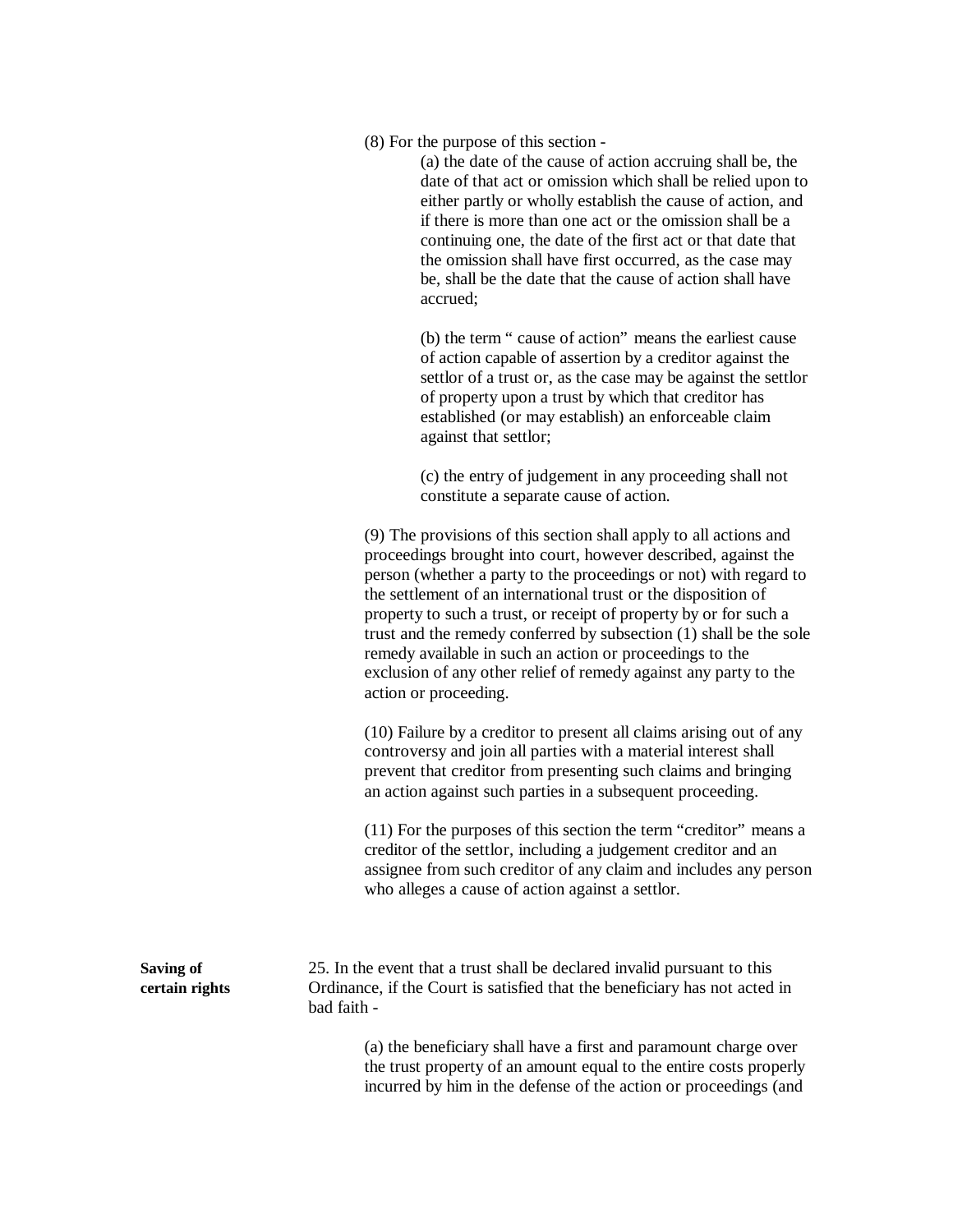|                                                          | not merely such costs as might otherwise be allowed by the<br>Court); and                                                                                                                                                                                                                                         |
|----------------------------------------------------------|-------------------------------------------------------------------------------------------------------------------------------------------------------------------------------------------------------------------------------------------------------------------------------------------------------------------|
|                                                          | (b) the trust shall be declared invalid subject to the proper fees,<br>costs, pre-existing rights, claims and interests of the beneficiary.                                                                                                                                                                       |
| <b>Extent of</b><br>invalidity                           | 26. An international trust shall be declared invalid only to the extent<br>necessary to satisfy the obligation of a creditor at whose instance the<br>trust was declared invalid together with such costs as the Court may<br>allow.                                                                              |
| No validation<br>of property<br>not vested<br>in settlor | 27.<br>(1) Nothing in this Ordinance shall validate any disposition of<br>property which is neither owned by the settlor nor the subject of<br>a power in that behalf vested in the settlor.                                                                                                                      |
|                                                          | (2) This Ordinance shall not affect the recognition of any foreign<br>laws in determining whether the settlor is the owner of such<br>property or the holder of such power referred to in subsection (1)<br>of this section.                                                                                      |
| Foreign<br>judgement not<br>enforceable                  | 28. Notwithstanding the provisions of any treaty or convention; the<br>provisions of any statute; any rule of law, or equity, to the contrary no<br>proceedings for or in relation to the enforcement or recognition of a<br>judgment obtained in a jurisdiction other than St. Christopher and Nevis<br>against- |
|                                                          | (a) an international trust;.                                                                                                                                                                                                                                                                                      |
|                                                          | (b) a settlor of an international trust;                                                                                                                                                                                                                                                                          |
|                                                          | (c) a trustee of an international trust;                                                                                                                                                                                                                                                                          |
|                                                          | (d) a protector of an international trust;                                                                                                                                                                                                                                                                        |
|                                                          | (e) a beneficiary of an international trust;                                                                                                                                                                                                                                                                      |
|                                                          | (f) a person appointed or instructed in accordance with the<br>express or implied provisions of an instrument or disposition to<br>exercise a function or undertake any act matter or thing in<br>connection with an international trust; or,                                                                     |
|                                                          | (g) property of either an international trust or of a trustee or a<br>beneficiary thereof;                                                                                                                                                                                                                        |
|                                                          | shall be entertained by any Court in St. Christopher and Nevis if-                                                                                                                                                                                                                                                |
|                                                          | (i) that judgment is based upon the application of any<br>law inconsistent with the provisions of this Ordinance;                                                                                                                                                                                                 |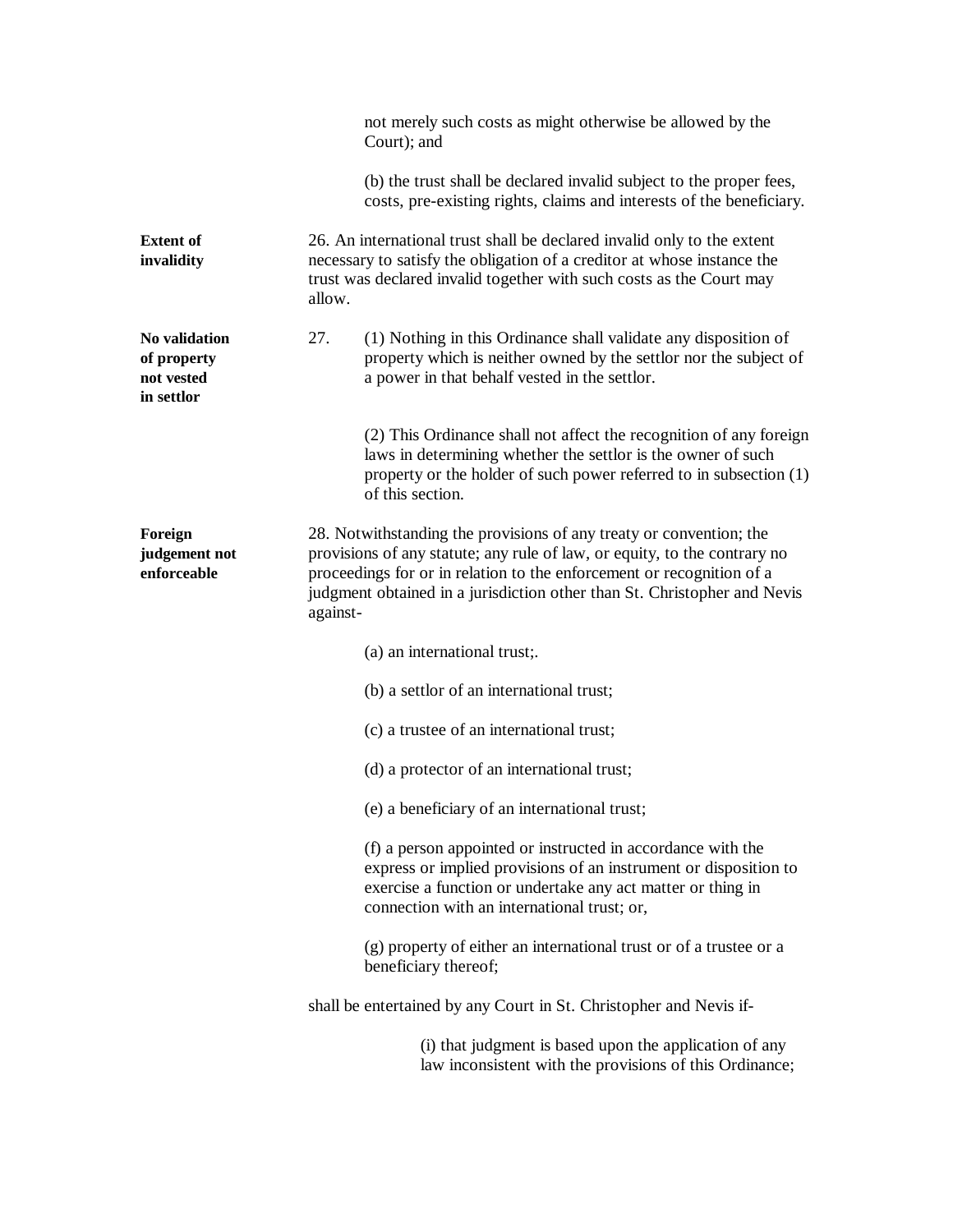|                                       | (ii) that judgment relates to a matter or particular aspect<br>that is governed by the laws of St. Christopher and Nevis                                                                                                                                                                                                                          |
|---------------------------------------|---------------------------------------------------------------------------------------------------------------------------------------------------------------------------------------------------------------------------------------------------------------------------------------------------------------------------------------------------|
| <b>Exclusion of</b><br>foreign laws   | 29. No international trust governed by this Ordinance and no disposition<br>of property to be held upon the trust shall be declared void, voidable,<br>liable to be set aside or defective in any fashion, nor is the capacity of<br>any settlor to be questioned by reason that:-                                                                |
|                                       | (a) the laws of any foreign jurisdiction prohibit or do not<br>recognize the concept of a trust either in part or in whole; or                                                                                                                                                                                                                    |
|                                       | (b) the international trust or disposition avoids or defeats rights,<br>claims or interests conferred by the law of a foreign jurisdiction<br>upon any person or, contravenes any rules, law, judicial or<br>administrative order or action intended to recognize, protect,<br>enforce or give effect to any such rights, claims or interests; or |
|                                       | (c) the laws of St. Christopher and Nevis or the provisions of this<br>Ordinance are inconsistent with any foreign law.                                                                                                                                                                                                                           |
| <b>Applications</b><br>for directions | 30. A trustee may apply to the Court for directions as to how he should<br>or might act in any of the affairs of the trust, and the Court may make<br>such order as it thinks fit.                                                                                                                                                                |
| <b>Payment</b><br>of costs            | 31. The Court may order the cost and expenses of and incidental to an<br>application to the Court under this Ordinance to be paid from the trust<br>property or in such manner and by such persons as if thinks fit.                                                                                                                              |
|                                       | PART <sub>6</sub>                                                                                                                                                                                                                                                                                                                                 |

# TRUSTEES, PROTECTORS AND BENEFICIARIES

| <b>Beneficiaries</b> | $(1)$ A beneficiary shall be- |
|----------------------|-------------------------------|
| of trusts            |                               |

a. identifiable by name; or.

b. ascertainable by reference to-

i. a class; or

ii. a relationship to some person whether or not living at the time of the creation of the trust or at the time which under the terms of the trust is the time by reference to which members of a class are to be determined

(2) The terms of a trust may provide for the addition of a person as a beneficiary or the exclusion of a beneficiary from benefit.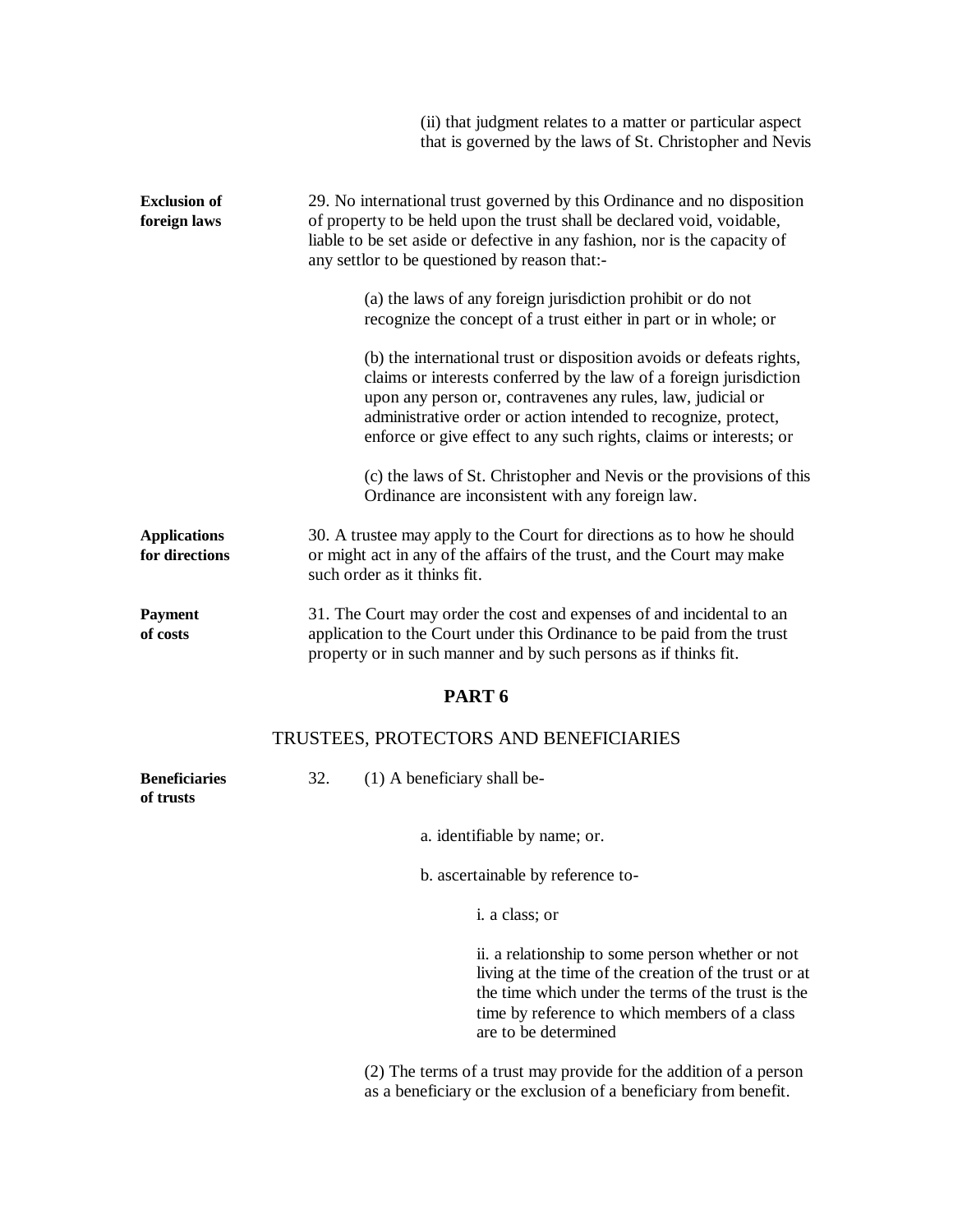|                                                |     | (3) The terms of a trust may impose upon a beneficiary an<br>obligation as a condition for benefit.                                                                                                                                                                                                                              |
|------------------------------------------------|-----|----------------------------------------------------------------------------------------------------------------------------------------------------------------------------------------------------------------------------------------------------------------------------------------------------------------------------------|
|                                                |     | (4) A settlor or trustee of a trust may also be a beneficiary of the<br>trust.                                                                                                                                                                                                                                                   |
| <b>Disclaimer</b><br>of beneficial<br>interest | 33. | (1) Subject to the terms of the trust, a beneficiary may disclaim<br>his interest or any part of it, whether or not he has received any<br>benefit from it.                                                                                                                                                                      |
|                                                |     | (2) A disclaimer shall be in writing and subject to the terms of<br>the trust, may be temporary and may, if the disclaimer so<br>provides, be revoked in the manner and circumstances described<br>or referred to therein.                                                                                                       |
|                                                |     | (3) A disclaimer is not effective until received by a trustee.                                                                                                                                                                                                                                                                   |
| Number of<br>trustees                          | 34. | (1) Unless the terms of the trust provide for a greater number, the<br>minimum number of trustees shall be one.                                                                                                                                                                                                                  |
|                                                |     | (2) A trust shall not cease to be valid by reason only that there is<br>no trustee or fewer than the number of trustees required by the<br>terms of the trust.                                                                                                                                                                   |
|                                                |     | (3) Where there is no trustee or fewer than the number of trustees<br>required by the terms of the trust, the necessary number of new<br>or additional trustees shall be appointed and until the minimum<br>number is reached the surviving trustee (if any) shall act only for<br>the purpose of preserving the trust property. |
|                                                |     | (4) Except in the case of a trust established for a charitable<br>purpose                                                                                                                                                                                                                                                        |
|                                                |     | (a) the number of trustees shall not be more than four;<br>and                                                                                                                                                                                                                                                                   |
|                                                |     | (b) if at any time there are more than four persons named<br>as trustees, only the first four persons so named shall be<br>the trustees of the trust.                                                                                                                                                                            |
| Appointment<br>of new or<br>additional         | 35. | (1) Where the terms of a trust contain no provision for the<br>appointment of a new or additional trustee, then -                                                                                                                                                                                                                |
| trustees                                       |     | (a) the protector (if any); or                                                                                                                                                                                                                                                                                                   |
|                                                |     | (b) the trustees for the time being (but so that a trustee<br>shall not be required to join in the appointment of his<br>successor); or.                                                                                                                                                                                         |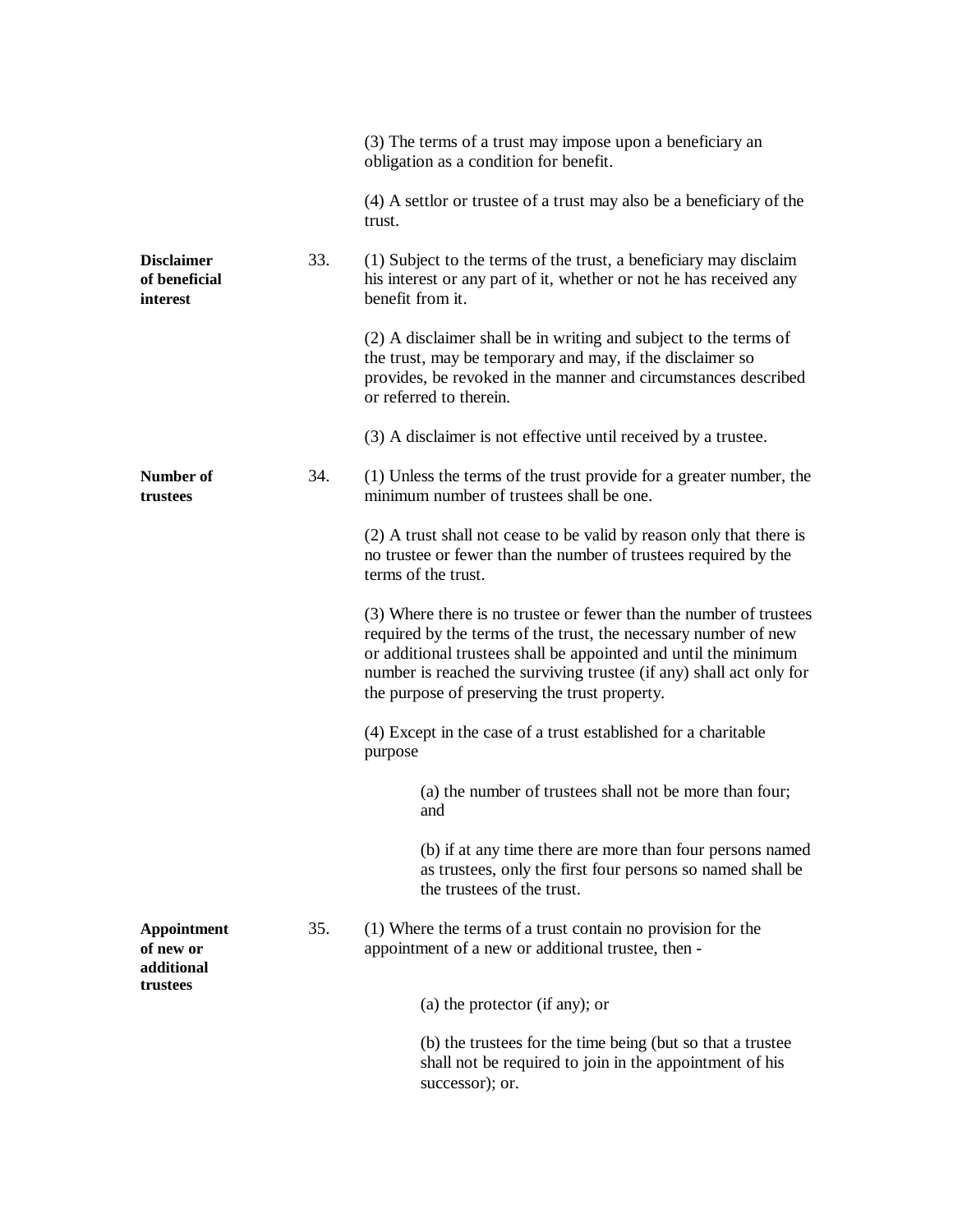|                                  |     | (c) the last remaining trustee; or                                                                                                                                                                                                                                                                                                              |
|----------------------------------|-----|-------------------------------------------------------------------------------------------------------------------------------------------------------------------------------------------------------------------------------------------------------------------------------------------------------------------------------------------------|
|                                  |     | (d) the personal representative or the liquidator of the<br>last remaining trustee; or                                                                                                                                                                                                                                                          |
|                                  |     | (e) if there is no such person (or no such person willing<br>to act), the Court may appoint a new or additional<br>trustee.                                                                                                                                                                                                                     |
|                                  |     | (2) Subject to the terms of the trust, a trustee appointed under<br>this section shall have the same functions and may act as if he<br>had been originally appointed a trustee.                                                                                                                                                                 |
|                                  |     | (3) A trustee having power to appoint a new trustee who fails to<br>exercise such power may be removed from office by the Court.                                                                                                                                                                                                                |
|                                  |     | (4) On the appointment of a new or additional trustee anything<br>requisite for vesting the trust property in the trustees for the time<br>being of the trust shall be done.                                                                                                                                                                    |
| Corporate<br>trustees            |     | 36. A corporate trustee may-                                                                                                                                                                                                                                                                                                                    |
|                                  |     | (a) act in connection with a trust by resolution of the corporate<br>trustee or of its board of directors or other governing body; or                                                                                                                                                                                                           |
|                                  |     | (b) appoint an officer or employee to act on its behalf in<br>connection with the trust.                                                                                                                                                                                                                                                        |
|                                  |     | PART <sub>7</sub><br>REGISTRATION OF INTERNATIONAL TRUSTS                                                                                                                                                                                                                                                                                       |
| <b>Registration</b><br>of trusts | 37. | (1) The register shall maintain a register of international trusts<br>and a register of qualified foreign trusts.                                                                                                                                                                                                                               |
|                                  |     | (2) Where a trust provides for the law of Nevis to be the<br>governing law of all or any aspects of that trust an application for<br>entry on the register as an international trust shall be made to the<br>registrar within 45 days of the date on which the trust is created,<br>settled or established.                                     |
|                                  |     | (3) Where a trust provides for the law of a jurisdiction other than<br>the island of Nevis to be the governing law of all aspects of that<br>trust an application for entry on the register as a qualified foreign<br>trust shall be made to the registrar within 45 days of the date on<br>which the trust is created, settled or established. |

(4) Where a trust provides for the law of a jurisdiction other than the island of Nevis to be the governing law of all aspects of that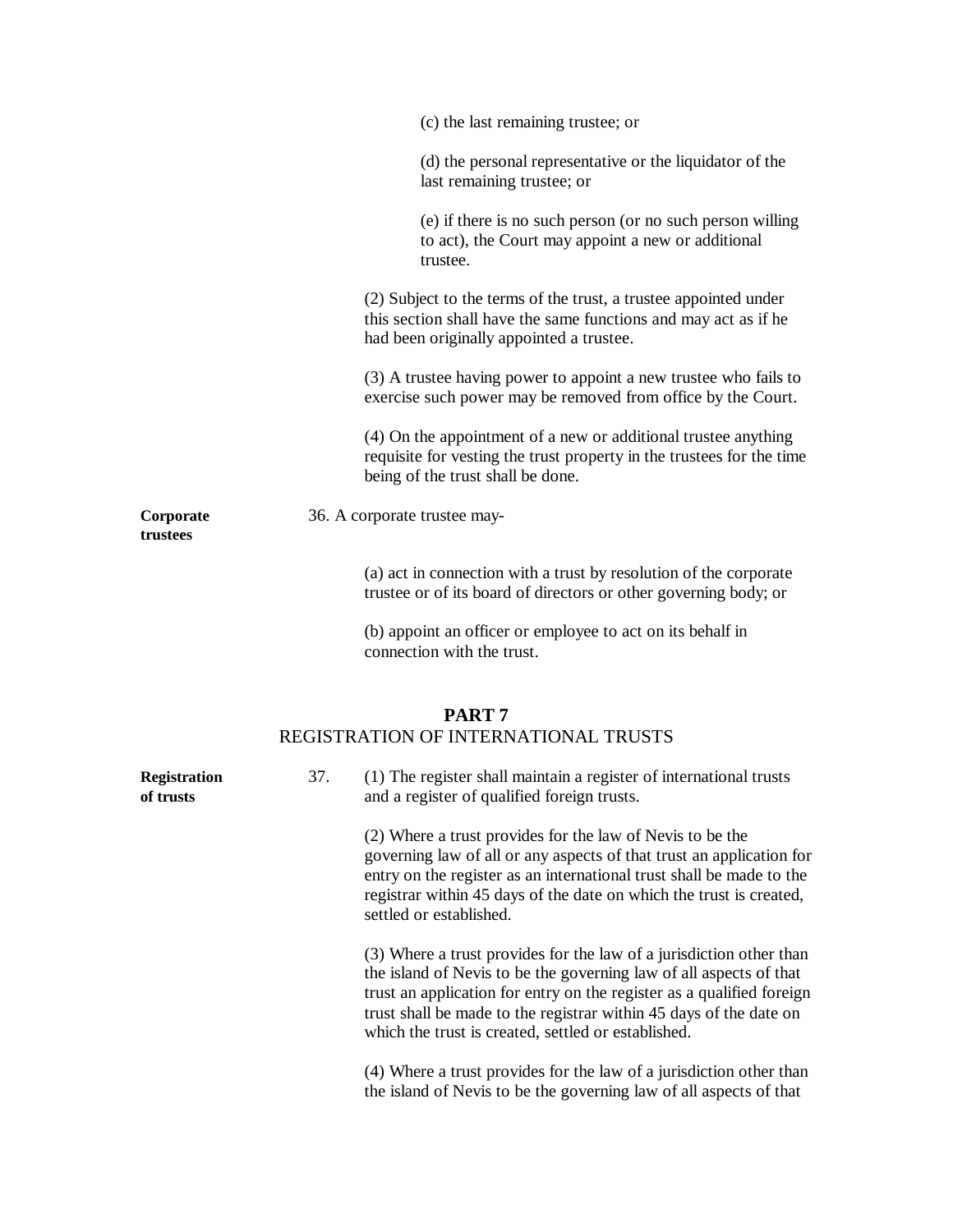trust and the governing law of all or any aspects of the trust is changed to the law of Nevis an application for entry on the register as an international trust shall be made to the registrar within 45 days of the date on which the governing law is changed provided that the registrar shall not accept such an application if the trust is not registered as a qualified foreign trust.

(5) An application for entry on the register of international trusts or on the register of qualified foreign trusts shall be made in the manner and form prescribed by the registrar.

(6) An application under subsection (5) shall be accompanied  $by:-$ 

(a) the prescribed fee;

(b) notice of the name and registered office of the trust;

(c) a certificate from a trustee company, a barrister or solicitor certifying:-

> (i) that the trust upon registration will be an international trust or a qualified foreign trust;

(ii) the date on which the trust was created, settled or established;

(iii) in the case of a qualified foreign trust, the law under which the trust was settled;

(iv) where the governing law is changed to the law of Nevis, that the trust is registered as a qualified foreign trust and the date of its registration.

(7) On the application of a trustee company, a barrister or solicitor, the registrar may, if satisfied that there is good reason for any delay in registration, extend the period of 45 days mentioned in subsection (2), (3) or (4) of this section.

(8) The registrar shall on receipt of the prescribed fee, the notice and certificate required under subsection (6)-

> (a) enter on the appropriate register the name of the trust, the date of creation, settlement or establishment of the trust and the address of the registered office of the trust;

(b) issue a certificate of registration in the prescribed form.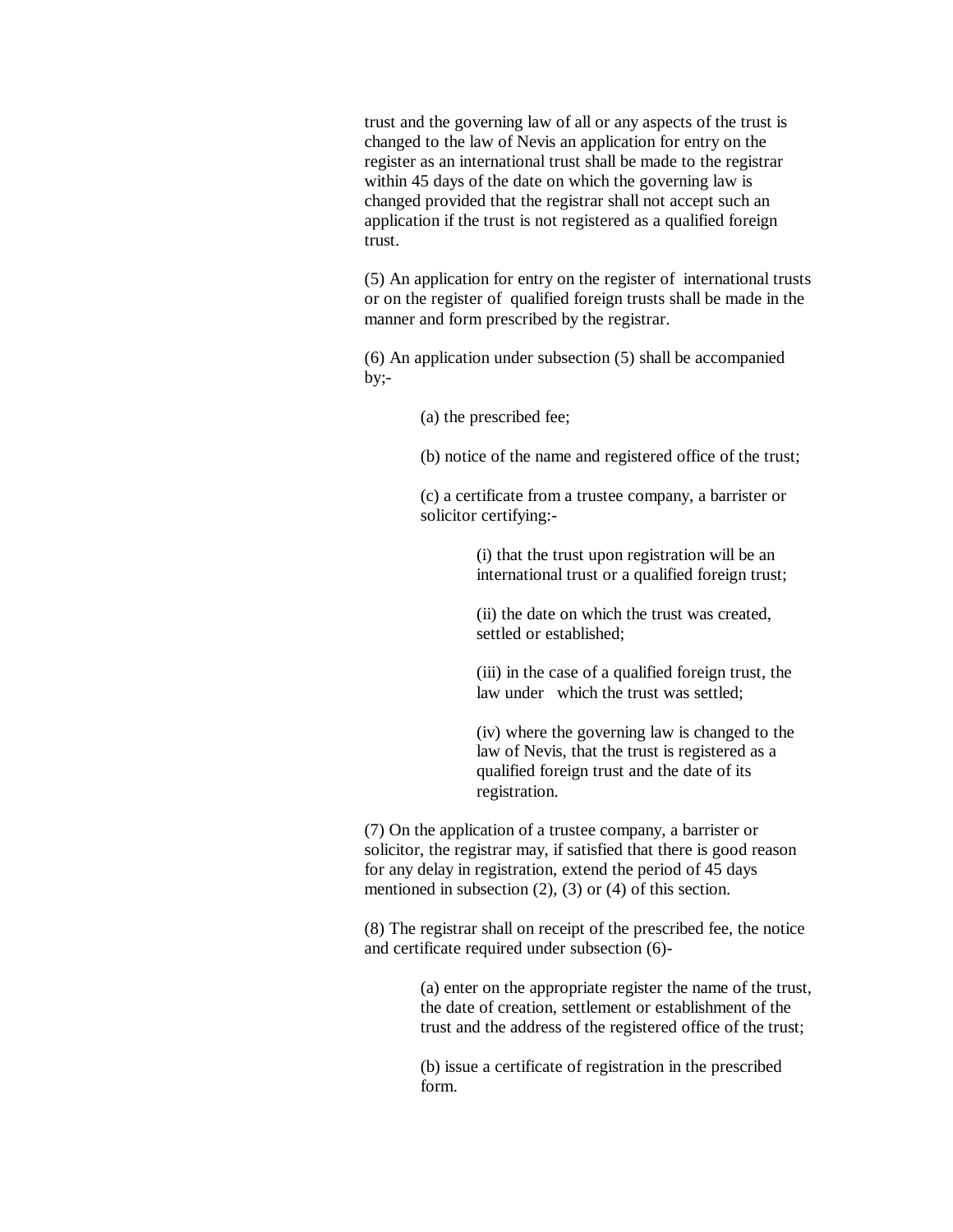| <b>Annual</b><br>certificate of<br>registration | 38.                                                                                                                                                                                                                                                                         | (9) A certificate of registration under the hand and seal<br>of the registrar shall be conclusive evidence that all the<br>requirements of this Ordinance in respect of registration have<br>been complied with<br>(1) A Certificate of registration issued in accordance with<br>subsection (4) of the preceding section shall be valid and<br>effective for a period of one year from the date of registration<br>specified in that certificate. |
|-------------------------------------------------|-----------------------------------------------------------------------------------------------------------------------------------------------------------------------------------------------------------------------------------------------------------------------------|----------------------------------------------------------------------------------------------------------------------------------------------------------------------------------------------------------------------------------------------------------------------------------------------------------------------------------------------------------------------------------------------------------------------------------------------------|
|                                                 |                                                                                                                                                                                                                                                                             | (2) An application for renewal of registration shall be made by -                                                                                                                                                                                                                                                                                                                                                                                  |
|                                                 |                                                                                                                                                                                                                                                                             | (a) filing with the Registrar an application for renewal in<br>the prescribed form; and                                                                                                                                                                                                                                                                                                                                                            |
|                                                 |                                                                                                                                                                                                                                                                             | (b) payment of the prescribed fee.                                                                                                                                                                                                                                                                                                                                                                                                                 |
|                                                 |                                                                                                                                                                                                                                                                             | (3) An application for renewal of registration shall be made no<br>later than 90 days after the date of expiry of the last certificate of<br>registration and no application for renewal of registration shall<br>be granted unless such application is in accordance with<br>subsection (2) hereof.                                                                                                                                               |
|                                                 |                                                                                                                                                                                                                                                                             | (4) Every renewal of registration shall take effect from the date<br>of expiry of the last certificate of registration.                                                                                                                                                                                                                                                                                                                            |
|                                                 |                                                                                                                                                                                                                                                                             | (5) Every renewal of registration shall be for a period of one year<br>from the date of expiry of the last certificate of registration.                                                                                                                                                                                                                                                                                                            |
|                                                 |                                                                                                                                                                                                                                                                             | (6) The provisions of this Ordinance shall cease to apply to any<br>trust that fails to renew its registration in accordance with this<br>section                                                                                                                                                                                                                                                                                                  |
| <b>Notification of</b><br>termination           | 39. Where an international trust which has been registered terminates, the<br>trustee shall notify the Registrar and return the certificate of registration<br>and the registrar shall then cancel the entry on the register and cancel the<br>certificate of registration. |                                                                                                                                                                                                                                                                                                                                                                                                                                                    |
| <b>Inspection</b><br>of register                | 40. The register shall not be open for inspection except that a trustee of a<br>trust may in writing authorize a person to inspect the entry of that trust<br>on the register.                                                                                              |                                                                                                                                                                                                                                                                                                                                                                                                                                                    |
| <b>Minister may</b><br>increase fees            | 41. The Minister may increase the fees payable by Order published in the<br>Gazette.                                                                                                                                                                                        |                                                                                                                                                                                                                                                                                                                                                                                                                                                    |
| <b>Registered</b><br>office                     | 42.                                                                                                                                                                                                                                                                         | (1) The registered office of an international trust shall be the<br>office of the trust company or corporation which is a trustee.                                                                                                                                                                                                                                                                                                                 |
|                                                 |                                                                                                                                                                                                                                                                             | (2) The address for service of any documents upon an<br>international trust shall be the registered office of that trust.                                                                                                                                                                                                                                                                                                                          |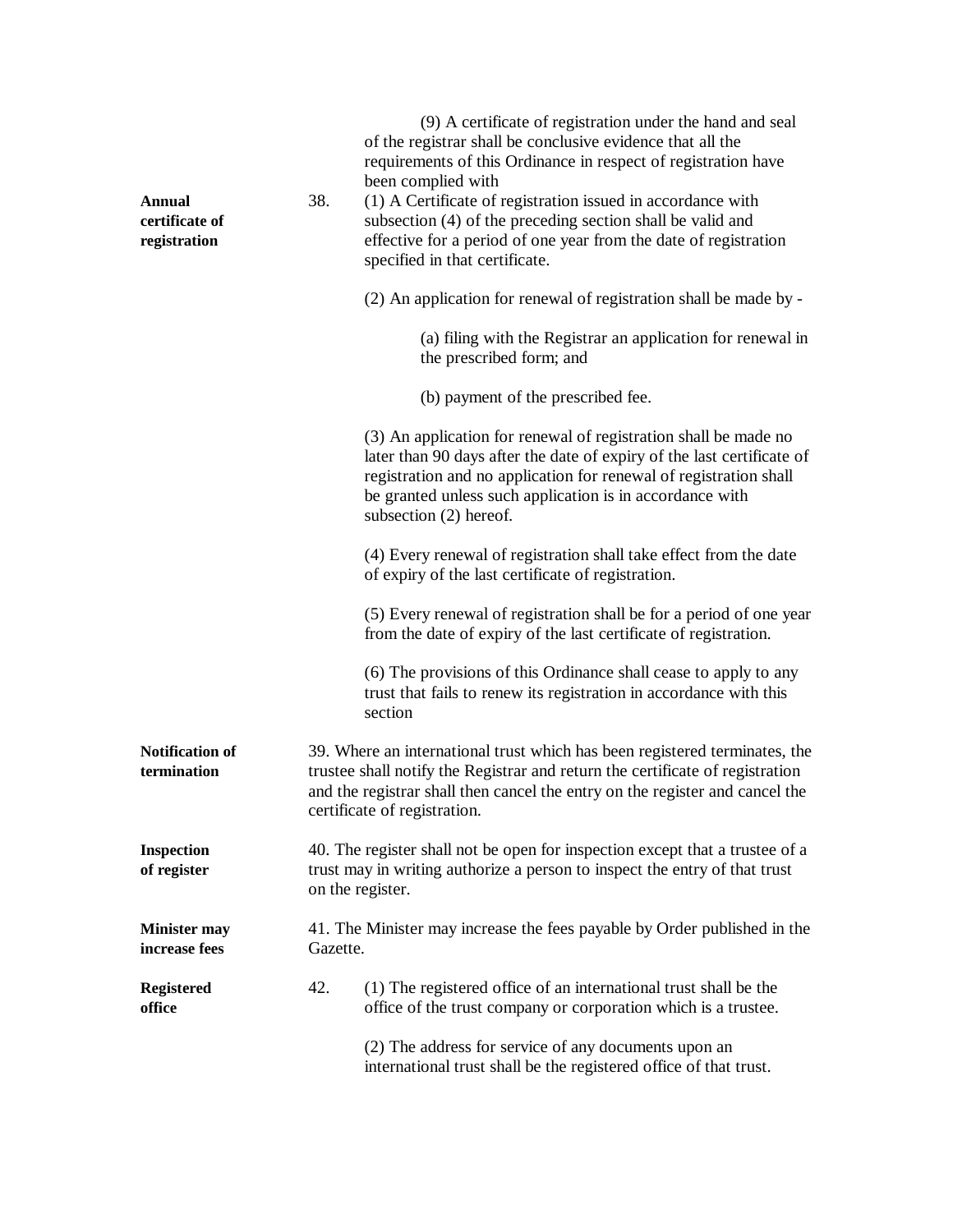# **PART 8** EXEMPTION FROM TAXES

| <b>Exemption</b><br>from taxes<br>and duties | 43. Notwithstanding any provision to the contrary in any enactment, a<br>trust registered under this Ordinance shall be exempt from -                         |  |
|----------------------------------------------|---------------------------------------------------------------------------------------------------------------------------------------------------------------|--|
|                                              | (a) all income tax;<br>(b) all estate, inheritance, succession and gift tax payable with<br>respect to the trust property by reason of any death;             |  |
|                                              | (c) stamp duty with respect to all instruments relating to the trust<br>property or to transactions carried out by the trustee on behalf of<br>the trust.     |  |
|                                              | (d) all exchange controls.                                                                                                                                    |  |
|                                              | PART <sub>9</sub><br><b>MISCELLANEOUS</b>                                                                                                                     |  |
| <b>Commencement</b><br>of proceedings        | 44.<br>(1) No action or proceeding whether pursuant to this<br>Ordinance or at common law or in equity-                                                       |  |
|                                              | (a) to set aside the settlement of an international trust;                                                                                                    |  |
|                                              | (b) to set aside any disposition to any international trust;<br>or                                                                                            |  |
|                                              | (c) against a trustee or trustees for breach of trust                                                                                                         |  |
|                                              | shall be commenced, unless such action or proceeding is commenced in<br>the High Court of St. Christopher and Nevis before the expiration of 2<br>years from- |  |
|                                              | (d) the date of the settlement of the international trust<br>that is sought to be set aside;                                                                  |  |
|                                              | (e) the disposition to the international trust that is sought<br>to be set aside; or                                                                          |  |
|                                              | (f) the breach of trust by the trustee or trustees;                                                                                                           |  |

as the case may be.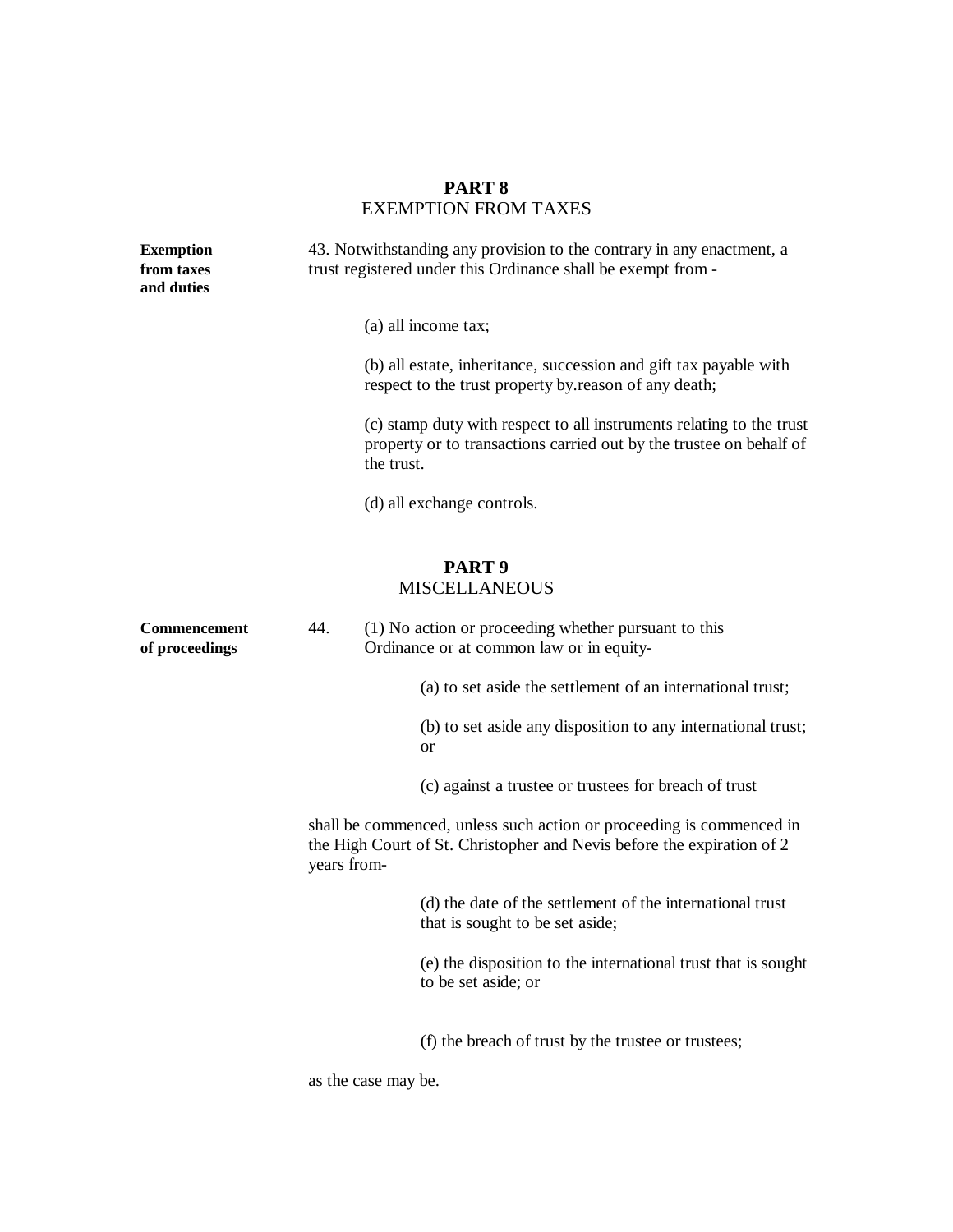(2) No action or proceeding whether pursuant to this Ordinance or at common law or in equity shall be commenced by any person;-

> (a) claiming to have had an interest in property before that property was settled upon or disposed to an international trust; and

(b) seeking to derive a legal or equitable interest in that property;

unless such action or proceeding is commenced in the High Court of St. Christopher and Nevis before the expiration of 2 years from the date that the property referred to in paragraphs (a) and (b) was settled upon or disposed to an international trust.

(3) No action or proceeding to which subsections (1) or (2) of this section or to which section 24 shall apply, whether substantive or interlocutory in nature, shall be determined and no order shall be made, or granted by the Court (including any injunction that shall have the effect of preventing the exercise of, or restoring to a person any rights, duties, obligations or powers or preserving, granting custody of, detaining or inspecting any property) unless, the applicant shall first satisfy the Court by affidavit, that -

> (a) the action or proceeding has been commenced in accordance with subsections (1) or (2) of this section;

(b) where the action or proceeding shall allege fraud or be founded upon some other action or proceeding alleging fraud, the determination or order sought would not be contrary to the provisions of section 24;

(c) that the requirements of section 55 have been fulfilled.

(4) Every affidavit required to be filed pursuant to subsection (3) shall be made by the person on whose behalf the action or proceeding is brought or, in the case of a body corporate, an officer thereof, and every such person or officer as the case may be, shall depose as to,-

> (a) the circumstances of the cause of action in respect of which the action or proceedings are brought;

(b) the date upon which the cause of action shall have accrued;

(c) the date upon which the property, in respect of which the action or proceeding is brought, was settled on or disposed to the international trust;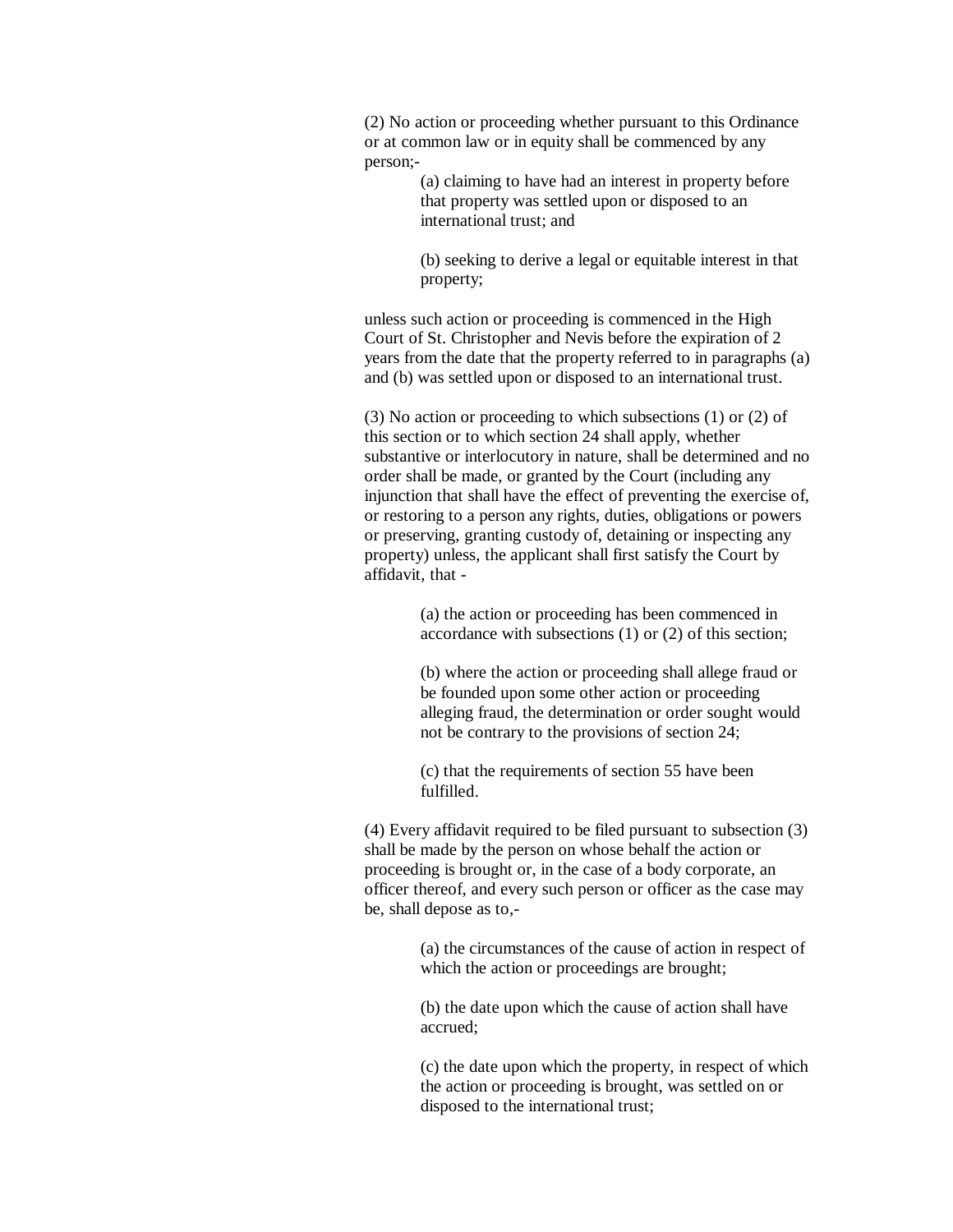|                    |            | (d) whether an action or proceeding have been<br>commenced in respect of the cause of action and if so,<br>the date upon which that action or those proceedings<br>were commenced.                                                                                                                                                                                                                                                                                                                                                                                                                                                                                                                                                                                                                                                                       |
|--------------------|------------|----------------------------------------------------------------------------------------------------------------------------------------------------------------------------------------------------------------------------------------------------------------------------------------------------------------------------------------------------------------------------------------------------------------------------------------------------------------------------------------------------------------------------------------------------------------------------------------------------------------------------------------------------------------------------------------------------------------------------------------------------------------------------------------------------------------------------------------------------------|
|                    |            | (5) The provisions of this section shall apply to every trust<br>expressed to be governed by the law of Nevis and, in the event<br>that a qualified foreign trust shall change the law by which it<br>governed to that of Nevis then every proceeding after the<br>change in registration-                                                                                                                                                                                                                                                                                                                                                                                                                                                                                                                                                               |
|                    |            | (a) by a person claiming to be interested in, or to be<br>prejudiced by, the settlement of property upon such<br>trust; or                                                                                                                                                                                                                                                                                                                                                                                                                                                                                                                                                                                                                                                                                                                               |
|                    |            | (b) concerning any disposition of property to such trust;                                                                                                                                                                                                                                                                                                                                                                                                                                                                                                                                                                                                                                                                                                                                                                                                |
|                    |            | shall be commenced subject to subsections $(1)$ and $(2)$ and every<br>determination and order shall be made subject to subsection (3)<br>as if upon the date that such settlement or disposition was made<br>the trust was registered as an international trust governed by the<br>law of Nevis.                                                                                                                                                                                                                                                                                                                                                                                                                                                                                                                                                        |
| <b>Investments</b> | 45.        | (1) A trustee shall not invest any of the trust funds other than in<br>securities, assets, or property authorized expressly or by<br>necessary implication for the investment of the trust funds by<br>and under the instrument by which the trust is established or<br>created.                                                                                                                                                                                                                                                                                                                                                                                                                                                                                                                                                                         |
| <b>Schedule</b>    |            | (2) Where the instrument by which the trust is created or<br>established authorizes expressly or by necessary implication the<br>investment of the trust funds in any investments authorized by<br>the laws of St. Christopher and Nevis for the investment of trust<br>funds the instrument shall be deemed to authorize investment as<br>expressed in the Schedule to this Ordinance.                                                                                                                                                                                                                                                                                                                                                                                                                                                                  |
| <b>Bankruptcy</b>  | Ordinance. | 46. Notwithstanding any provision of the law of the settlor's domicile or<br>place of ordinary residence or the settlors current place of incorporation<br>and notwithstanding further that an international trust is voluntary and<br>without valuable consideration being given for the same or is made for<br>the benefit of the settlor's spouse or children, an international trust shall<br>not be void or voidable in the event of the settlors bankruptcy,<br>insolvency of liquidation (other than in the case of an international<br>company registered pursuant to the Nevis Business Corporation<br>Ordinance 1984, that is in liquidation) or in any action or proceeding at<br>the suit of creditors of the settlor, but shall remain valid and subsisting<br>and take effect according to its tenor subject to sections 23 and 24 of this |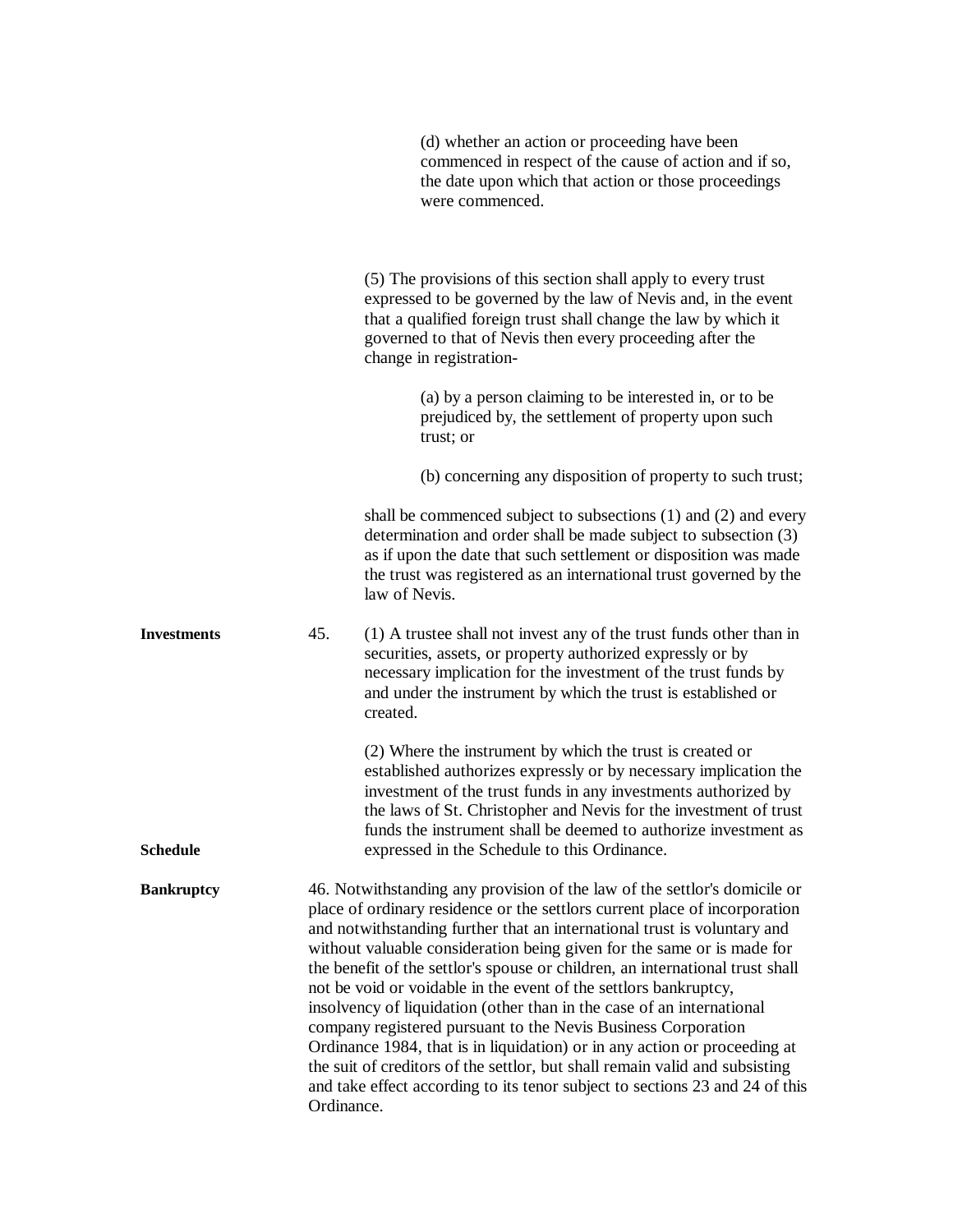| <b>Retention</b><br>of control<br>by settlor | 47. An international trust shall not be declared invalid or be affected in<br>any way if the settlor, and if more than one, any of them either- |  |
|----------------------------------------------|-------------------------------------------------------------------------------------------------------------------------------------------------|--|
|                                              | (a) retains, possesses or acquires power to revoke the trust;                                                                                   |  |
|                                              | (b) retains, possesses or acquires power to amend the trust;                                                                                    |  |
|                                              | (c) retains, possesses or acquires any benefit, interest or property<br>from the trust.                                                         |  |
|                                              | (d) retains, possesses or acquires the power to remove or appoint<br>a trustee or protector;                                                    |  |
|                                              | (e) retains, possesses or acquires the power to direct a trustee or<br>protector on any matter;                                                 |  |
|                                              | (f) is the beneficiary of the trust solely or together with others.                                                                             |  |
|                                              |                                                                                                                                                 |  |

| Heirship<br>rights                    | 48. No international trust or any aspect of such trust governed by this<br>Ordinance and no disposition of property to be held upon the trusts<br>thereof shall be declared void, voidable or defective in any manner nor is<br>the capacity of any settlor to be questioned by reason that such trust may<br>avoid or defeat the right, claim or interest of a person held by reason of a<br>personal relationship to the settlor or by way of heirship rights. |                                                                                                                                                                                                       |
|---------------------------------------|------------------------------------------------------------------------------------------------------------------------------------------------------------------------------------------------------------------------------------------------------------------------------------------------------------------------------------------------------------------------------------------------------------------------------------------------------------------|-------------------------------------------------------------------------------------------------------------------------------------------------------------------------------------------------------|
| <b>Statute of</b><br><b>Elizabeth</b> | 49. The enactment titled 13 Elizabeth I Ch 5 (1571) shall have no<br>application to any international trust that is governed by this Ordinance<br>nor any provision thereof nor to any transfer into such trust.                                                                                                                                                                                                                                                 |                                                                                                                                                                                                       |
| <b>Translations</b>                   | 50.                                                                                                                                                                                                                                                                                                                                                                                                                                                              | (1) Every document filed with the Registrar and not in English<br>shall be accompanied by a certified translation.                                                                                    |
|                                       |                                                                                                                                                                                                                                                                                                                                                                                                                                                                  | (2) A document not in the English Language and not<br>accompanied by a certified translation at the time of filing shall<br>not be accepted for registration by the Registrar.                        |
|                                       |                                                                                                                                                                                                                                                                                                                                                                                                                                                                  | (3) For the purpose of this section a certified translation is a<br>translation in the English language, certified as a correct<br>translation, by a translator to the satisfaction of the Registrar. |
| <b>Immunity</b><br>from suit          | 51. No action shall be against the Nevis Island Administration, any<br>statutory body or authority or a public or judicial officer in respect of any<br>act or failure to act in accordance with the provisions of this Ordinance.                                                                                                                                                                                                                               |                                                                                                                                                                                                       |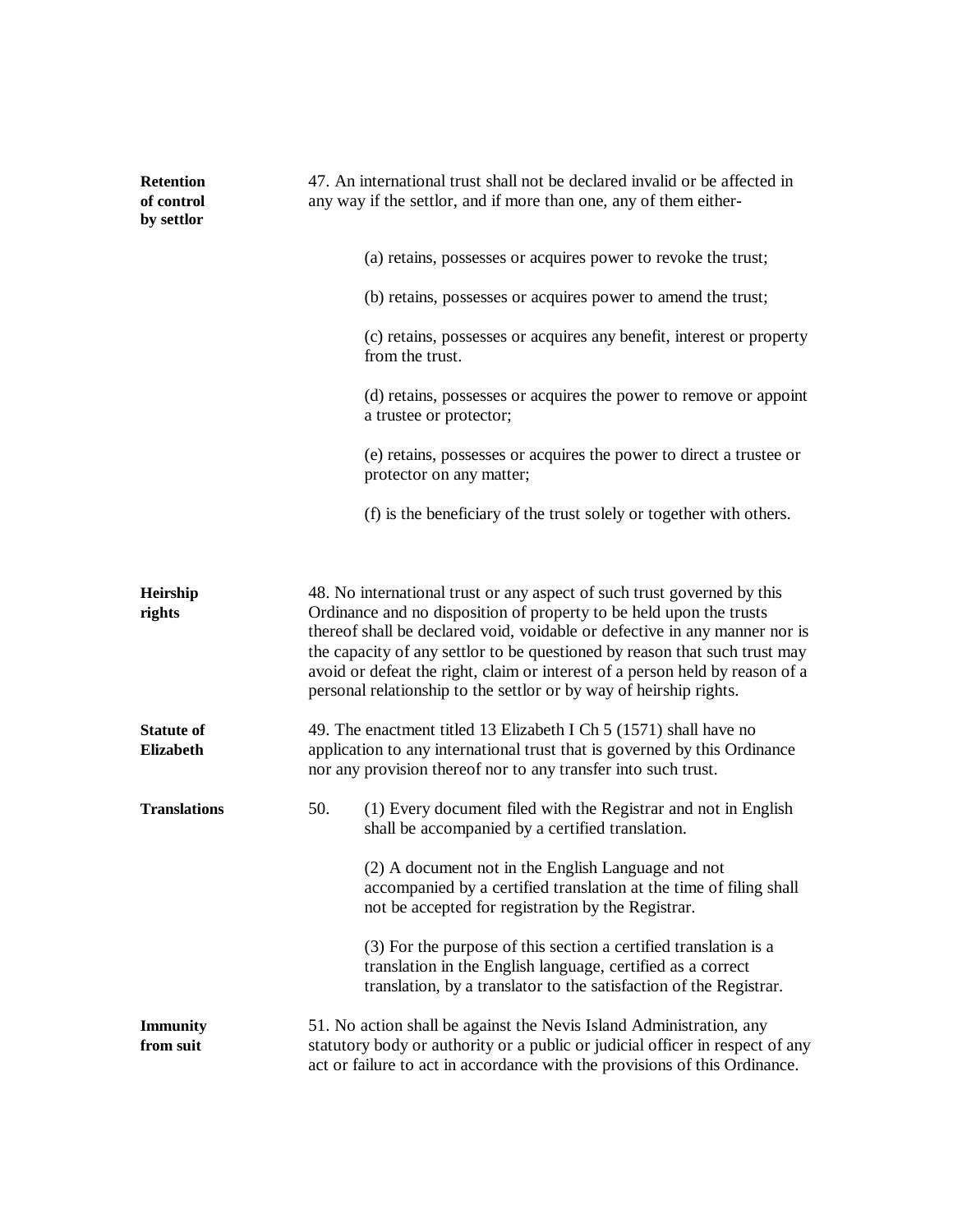| <b>Prohibition</b><br>by Minister        | 52.       | (1) The Minister may by Order -                                                                                                                                                                                                                                                                                                                                                                                                                    |
|------------------------------------------|-----------|----------------------------------------------------------------------------------------------------------------------------------------------------------------------------------------------------------------------------------------------------------------------------------------------------------------------------------------------------------------------------------------------------------------------------------------------------|
|                                          |           | (a) prohibit the registration of an international trust;                                                                                                                                                                                                                                                                                                                                                                                           |
|                                          |           | (b) direct any international trust to cease carrying on its<br>business or any part of its business immediately or<br>within such time as may be specified in the Order.                                                                                                                                                                                                                                                                           |
|                                          |           | (c) direct the registrar to remove a trust from any<br>registrar.                                                                                                                                                                                                                                                                                                                                                                                  |
|                                          |           | (2) An order made under this section may be revoked or varied at<br>any time by the Minister.                                                                                                                                                                                                                                                                                                                                                      |
| <b>Definition</b><br>of trust            |           | 53. A trust exists where a person (known as "a trustee") holds or has<br>vested in him, property which does not form, or which has ceased to<br>form part of his own estate.                                                                                                                                                                                                                                                                       |
|                                          |           | (a) for the benefit of any person (known as "a beneficiary")<br>whether or not yet ascertained or in existence; or                                                                                                                                                                                                                                                                                                                                 |
|                                          |           | (b) for any valid charitable or non-charitable purpose which is<br>not for the benefit only of the trustee; or                                                                                                                                                                                                                                                                                                                                     |
|                                          |           | (c) for such benefit as is mentioned in sub-paragraph (a) and also<br>for any such purpose as is mentioned in sub-paragraph (b).                                                                                                                                                                                                                                                                                                                   |
| Power to<br>establish<br>advisory bodies | 54.       | (1) The Minister may establish advisory bodies for matters<br>affecting the offshore financial sector in Nevis either by virtue of<br>this Ordinance or the Nevis Business Corporation Ordinance;<br>and each body so established, shall consist of such members as<br>the Minister may from time to time appoint.                                                                                                                                 |
|                                          |           | $(2)$ In establishing a body under sub-section $(1)$ above, the<br>Minister shall have regard to the desirability of having members<br>who have the expertise and knowledge of the particular area.                                                                                                                                                                                                                                                |
|                                          |           | (3) It shall be the duty of an advisory body established under this<br>section to advise the Minister on any matter which is referred to<br>it by the Minister.                                                                                                                                                                                                                                                                                    |
|                                          |           | (4) The Minister may defray or contribute towards the expenses<br>of an advisory body established under this section.                                                                                                                                                                                                                                                                                                                              |
| <b>Bond</b>                              | property. | 55. Every creditor before bringing any action or proceeding against any<br>trust property governed by this Ordinance shall first deposit with the<br>Permanent Secretary in the Ministry of Finance a bond in the sum of<br>\$25,000.00 from a financial institution in Nevis, for securing the<br>payment of all costs as may become payable by the creditor in the event<br>of his not succeeding in such action or proceeding against the trust |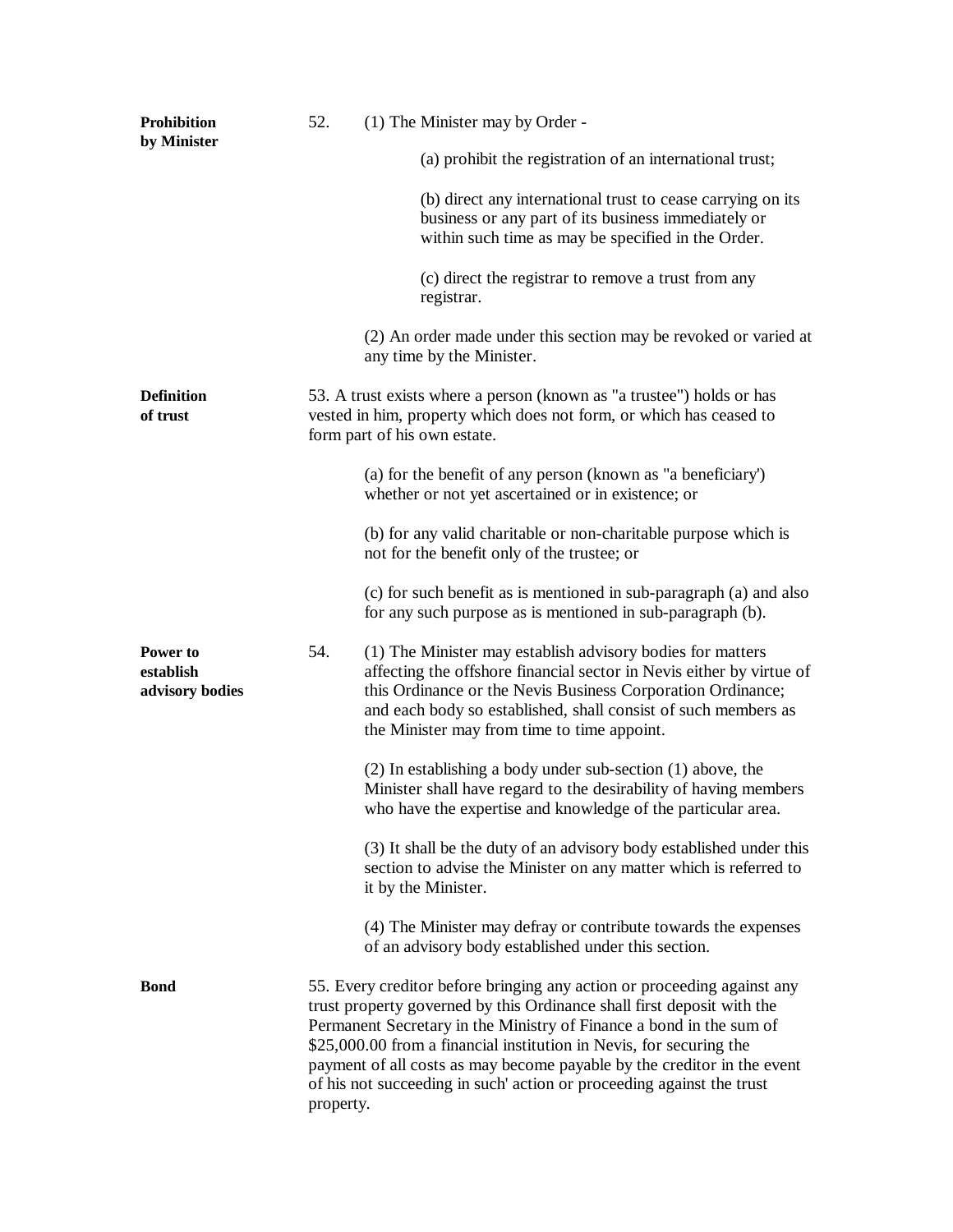| <b>Community</b><br>property            | 56. | (1) Where a husband and wife transfer property to an<br>international trust or a trust that subsequently becomes an<br>international trust and, immediately before being transferred,<br>such property or any part or any accumulation thereto is,<br>pursuant to the law of its location or the law either of the<br>transferors' domicile or residence, determined to be community<br>property, then notwithstanding such transfer and except where<br>the provisions of the trust deed may provide to the contrary, that<br>property and any accumulation thereto shall, for the purpose of<br>giving effect to that law, be deemed to be community property<br>and be dealt with in a manner consistent with that law but in<br>every other respect shall be dealt with in accordance with the<br>trust deed and the governing law of that deed. |
|-----------------------------------------|-----|------------------------------------------------------------------------------------------------------------------------------------------------------------------------------------------------------------------------------------------------------------------------------------------------------------------------------------------------------------------------------------------------------------------------------------------------------------------------------------------------------------------------------------------------------------------------------------------------------------------------------------------------------------------------------------------------------------------------------------------------------------------------------------------------------------------------------------------------------|
|                                         |     | (2) Notwithstanding anything to the contrary herein contained,<br>nothing herein shall be construed so as to cause the trust, the<br>trust fund, the trustees or any of them, to be liable or obligated<br>for any debt or responsibility of the settlor merely by reason of<br>this section.                                                                                                                                                                                                                                                                                                                                                                                                                                                                                                                                                        |
| <b>Confidentiality</b><br>No. 2 of 1985 | 57. | (1) The Confidential Relationships Act shall apply to every trust<br>registered under this Ordinance.                                                                                                                                                                                                                                                                                                                                                                                                                                                                                                                                                                                                                                                                                                                                                |
|                                         |     | (2) All judicial proceedings, other than criminal proceedings<br>relating to international trusts, shall be heard in camera and no<br>details of the proceedings shall be published by any person<br>without leave of the Court.                                                                                                                                                                                                                                                                                                                                                                                                                                                                                                                                                                                                                     |
| <b>Regulations</b>                      | 58. | (1) The Minister may make regulations for the better carrying<br>out of the provisions of this Ordinance and for prescribing<br>anything that needs to be prescribed.                                                                                                                                                                                                                                                                                                                                                                                                                                                                                                                                                                                                                                                                                |
|                                         |     | (2) The Minister shall prescribe all fees under this Ordinance.                                                                                                                                                                                                                                                                                                                                                                                                                                                                                                                                                                                                                                                                                                                                                                                      |

# **SCHEDULE SECTION 45**

# Authorized Trustee Investments

1. The following shall be regarded as authorized investments:

(a) securities issued by, or the payment of interest on which is guaranteed by, the Nevis Island Administration;

(b) securities issued by**,** or the payment of interest on which is guaranteed by, any of the following:

(i) the government of the United Kingdom;